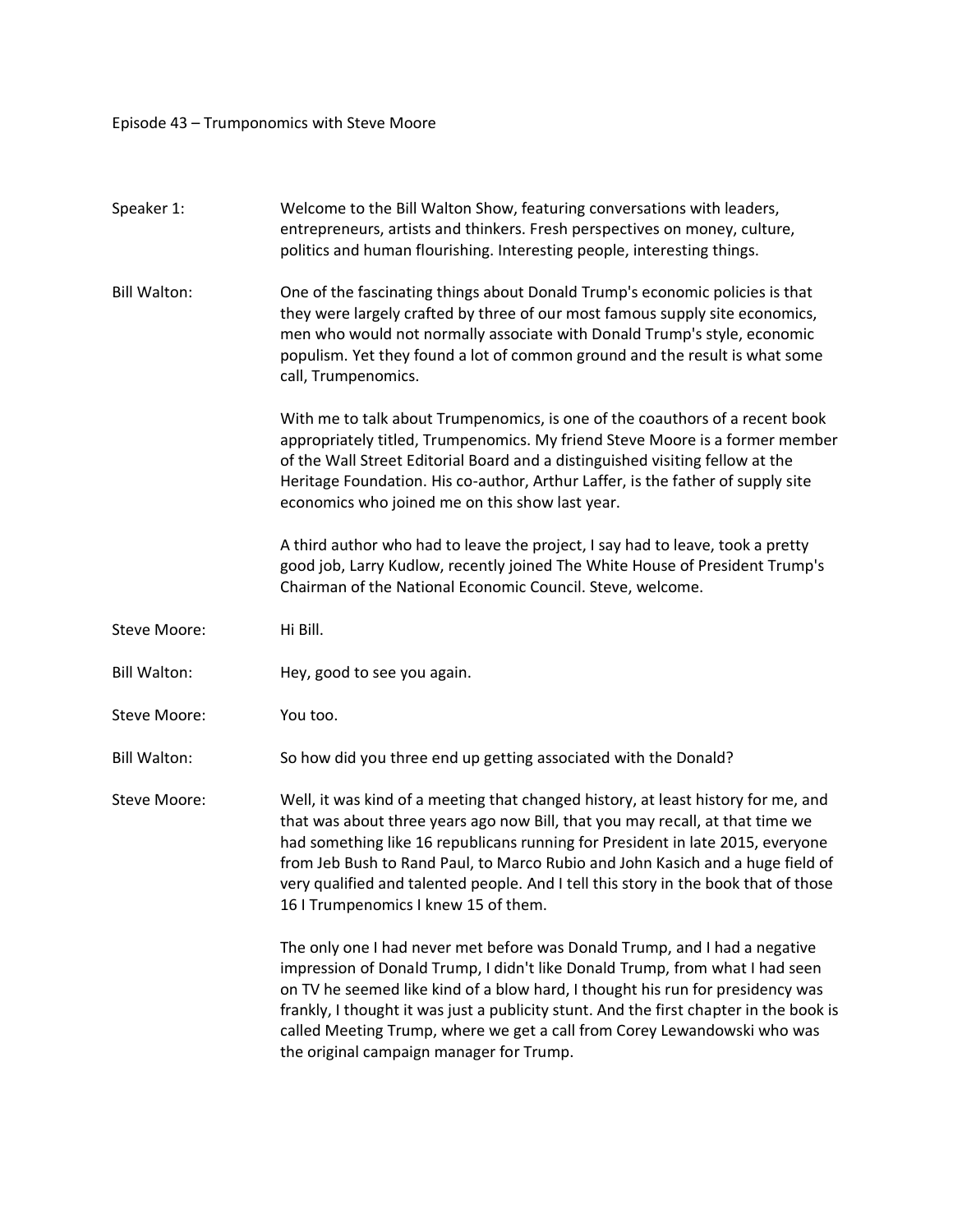|                     | And he said Donald Trump would like to meet with you and Larry. Arthur had<br>actually already met with Trump. And I'll never forget, we went into that room,<br>and I came out an hour later with stars in my eyes. I mean I just, first of all, he's<br>a winner. Donald Trump is a winner, he wins. And he had the look of a winner,<br>he had the sound of a winner, and second of all, I mean he couldn't have been<br>nicer, he couldn't have been more gracious, he couldn't have been more<br>attentive.                                           |
|---------------------|------------------------------------------------------------------------------------------------------------------------------------------------------------------------------------------------------------------------------------------------------------------------------------------------------------------------------------------------------------------------------------------------------------------------------------------------------------------------------------------------------------------------------------------------------------|
|                     | Certainly we duked it out on some things. I don't agree with Donald Trump on a<br>lot of things, but on the main things about how to grow our economy, how to<br>put America first, how to put American businesses and workers first, I was in full<br>agreement with them and so he asked us to-                                                                                                                                                                                                                                                          |
| <b>Bill Walton:</b> | Yeah one of the surprising things about him is he listens.                                                                                                                                                                                                                                                                                                                                                                                                                                                                                                 |
| Steve Moore:        | That is true.                                                                                                                                                                                                                                                                                                                                                                                                                                                                                                                                              |
| <b>Bill Walton:</b> | I mean you walk in-                                                                                                                                                                                                                                                                                                                                                                                                                                                                                                                                        |
| Steve Moore:        | He does.                                                                                                                                                                                                                                                                                                                                                                                                                                                                                                                                                   |
| <b>Bill Walton:</b> | And you think you're going to be-                                                                                                                                                                                                                                                                                                                                                                                                                                                                                                                          |
| Steve Moore:        | He doesn't always agree with you but he will listen, he likes to actually, you've<br>been in some of those meetings, he likes to have exchanges of ideas, he's not<br>surrounded as Obama was with yes men, who would just say yes to everything<br>that he wanted, you're a former CEO, you know that's a pretty good<br>characteristic. [crosstalk 00:03:47]                                                                                                                                                                                             |
| <b>Bill Walton:</b> | It's unhelpful to have everybody around you-                                                                                                                                                                                                                                                                                                                                                                                                                                                                                                               |
| Steve Moore:        | Exactly.                                                                                                                                                                                                                                                                                                                                                                                                                                                                                                                                                   |
| <b>Bill Walton:</b> | Who already agrees with you.                                                                                                                                                                                                                                                                                                                                                                                                                                                                                                                               |
| Steve Moore:        | Right. And Trump doesn't.                                                                                                                                                                                                                                                                                                                                                                                                                                                                                                                                  |
| <b>Bill Walton:</b> | You can wander into some pretty nasty swamps.                                                                                                                                                                                                                                                                                                                                                                                                                                                                                                              |
| Steve Moore:        | Now, so we signed on with him, and it was a hell of a ride, he, I tell the story in<br>the book because Arthur wasn't at that particular meeting, that when Trump<br>asked us at the end of the meeting if we would serve as senior economic<br>advisors for the campaign, we were stunned and we didn't even know what to<br>say really, and Larry broke the silence by saying well, we can't work for you sir,<br>because we're for free trade and you're not and he said, well I'm not against<br>free trade, I just want better trade deals and so on. |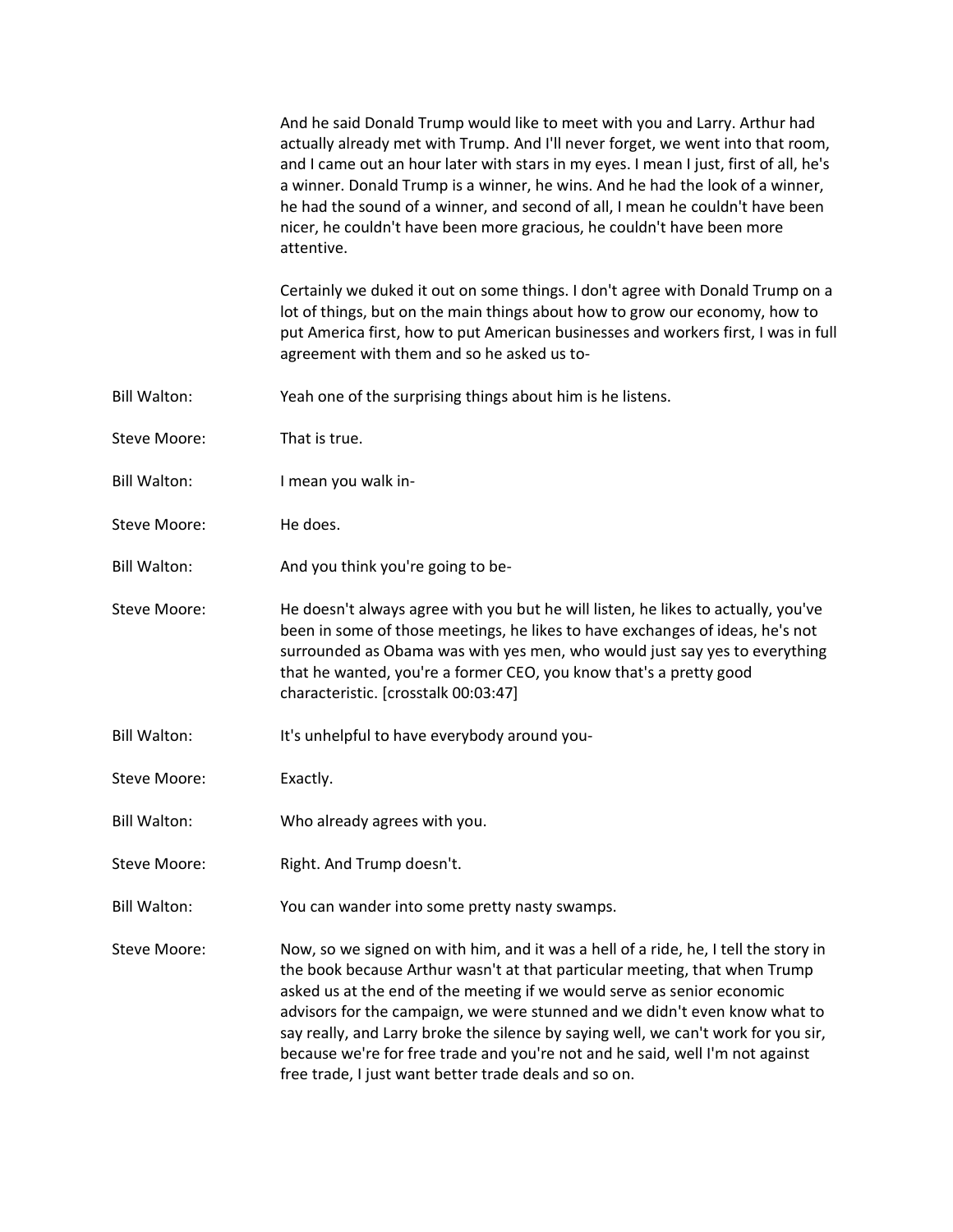|                     | And then he said something very interesting, he said, look, we can, we're not<br>going to probably agree on everything on the trade issue, but I still want your<br>help on these other issues. And that impressed me, and we signed on, it was a<br>great time. I mean one of the things I would just say, that if you really want to<br>understand America and what makes this country tick outside of Washington<br>D.C. and New York City, you go out on a campaign. |
|---------------------|--------------------------------------------------------------------------------------------------------------------------------------------------------------------------------------------------------------------------------------------------------------------------------------------------------------------------------------------------------------------------------------------------------------------------------------------------------------------------|
|                     | And we had the time of our life working with Trump, and just meeting people.<br>That was the other thing Bill that really turned me onto Trump, is Trump was<br>tapping, the Republican Party was clueless. They were clueless, they didn't know<br>what was going on in their own party, among their own voters.                                                                                                                                                        |
|                     | There was so much frustration with, and that's why Romney lost, he didn't<br>understand the Republican voters and Trump for all, and look, again, there are<br>things I don't like at all about Donald Trump but one thing I really do like is he<br>has a finger on the pulse of millions and millions and millions of Americans.                                                                                                                                       |
| <b>Bill Walton:</b> | But since we want to talk about Trumpenomics, how did he, I mean he's not<br>known to read a lot.                                                                                                                                                                                                                                                                                                                                                                        |
| Steve Moore:        | Right.                                                                                                                                                                                                                                                                                                                                                                                                                                                                   |
| <b>Bill Walton:</b> | And I bet he'd not read your book or Art's book or Larry's book, but he probably<br>watched Larry's show.                                                                                                                                                                                                                                                                                                                                                                |
| <b>Steve Moore:</b> | Yeah.                                                                                                                                                                                                                                                                                                                                                                                                                                                                    |
| <b>Bill Walton:</b> | On CNBC.                                                                                                                                                                                                                                                                                                                                                                                                                                                                 |
| <b>Steve Moore:</b> | He watches a lot TV.                                                                                                                                                                                                                                                                                                                                                                                                                                                     |
| <b>Bill Walton:</b> | Now how did he end up picking, because a lot of us were very concerned that<br>he, since his background was not particularly political, he could end up being a<br>political, economic liberal, he didn't. How do you think he found the three of<br>you who are exactly, in my view, exactly the right three people to find to advise<br>him on this?                                                                                                                   |
| <b>Steve Moore:</b> | Well thank you for saying that.                                                                                                                                                                                                                                                                                                                                                                                                                                          |
| <b>Bill Walton:</b> | I mean how did that, how did that, was it an instinct, or?                                                                                                                                                                                                                                                                                                                                                                                                               |
| <b>Steve Moore:</b> | He'd been paying attention, I mean Trump pays very, for his whole adult life he's<br>been paying very close attention to American politics and policy. And one thing<br>that impressed Arthur and I and Larry was that he just, he knew this stuff. He<br>did.                                                                                                                                                                                                           |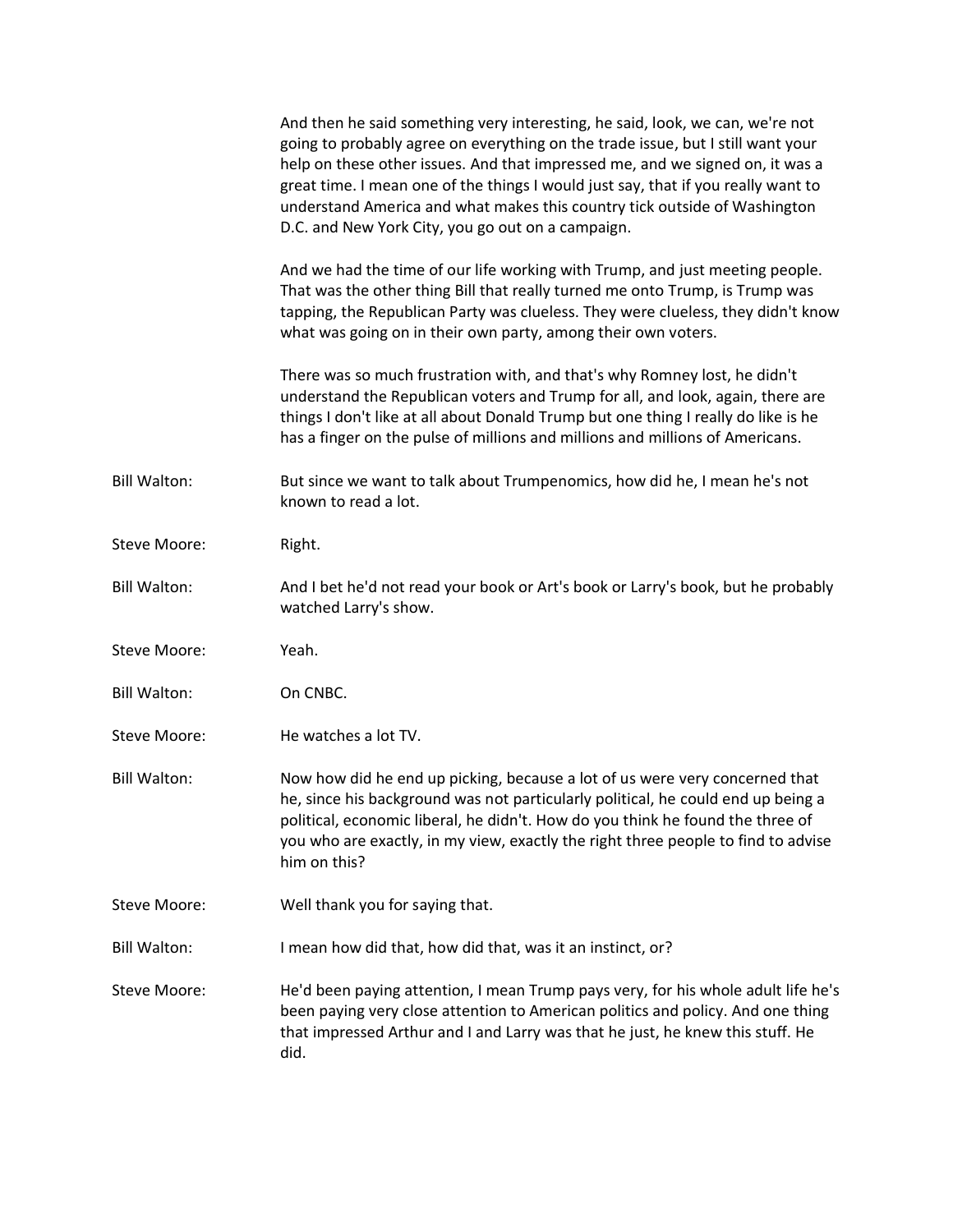|                     | He said, when I said we had this dispute with him on trade, he said okay, maybe<br>we're not going to agree on that but I want your help writing the tax cut, and he<br>turned to Arthur and said, you wrote the Reagan tax plan I want you to put<br>something together like that for me.                                                                                                                                                                                                                                           |
|---------------------|--------------------------------------------------------------------------------------------------------------------------------------------------------------------------------------------------------------------------------------------------------------------------------------------------------------------------------------------------------------------------------------------------------------------------------------------------------------------------------------------------------------------------------------|
| <b>Bill Walton:</b> | By Friday.                                                                                                                                                                                                                                                                                                                                                                                                                                                                                                                           |
| Steve Moore:        | We put a plan together, one story that I tell in the book that's kind of a fun one<br>is that when we showed him this chart, he does, he likes to look at charts and<br>things like that. He's not going to sit, he's not going to read a 300 page book.                                                                                                                                                                                                                                                                             |
|                     | And we show him this chart, US tax rate is way up here, and the rest of the<br>world's down here, and there's a 20% gap here, and we said, this is a 20% head<br>start program for all the countries we're competing with. And Larry said and<br>therefore, sir, we're going to recommend to you that you campaign for a 20%<br>business tax rate. And I'll never forget, Trump sits back in his chair and he says<br>no, I'm not going to do that. We're surprised he said no, he said no I don't want<br>20% I want 15. I want 15. |
|                     | Now the reason that's interesting is that if we said, look, Donald, if you want us<br>to sell 15%, business tax rate will do that. Every meeting Bill, from that meeting<br>until we passed the law on December 21st of 2017, every meeting Trump's 15,<br>15, 15, he talked to members of Congress, I'm not talking one percentage point<br>over 15.                                                                                                                                                                                |
|                     | Well at that last meeting, Mitch McConnell comes in and says, Mr. President,<br>I'm so sorry, I failed you. I couldn't get you 15% on that business tax rate. Would<br>you take 20%? And Trump says, I'll take that in a New York minute. And I'm<br>convinced, he taught me and Larry something.                                                                                                                                                                                                                                    |
| <b>Bill Walton:</b> | He knew where to start, yeah.                                                                                                                                                                                                                                                                                                                                                                                                                                                                                                        |
| <b>Steve Moore:</b> | If had taken Larry Kudlow's and my advice and started at 20%, we would have<br>probably ended up at 25 or 26.                                                                                                                                                                                                                                                                                                                                                                                                                        |
| <b>Bill Walton:</b> | 25, yeah.                                                                                                                                                                                                                                                                                                                                                                                                                                                                                                                            |
| Steve Moore:        | So he's a great negotiator.                                                                                                                                                                                                                                                                                                                                                                                                                                                                                                          |
| <b>Bill Walton:</b> | So he also had the same point of view about economic growth. You came in and<br>said, we think we can get at least three percent economic growth, and he said,<br>no you're wrong.                                                                                                                                                                                                                                                                                                                                                   |
| Steve Moore:        | Yeah. He'd hold up his hand-                                                                                                                                                                                                                                                                                                                                                                                                                                                                                                         |
| <b>Bill Walton:</b> | Five.                                                                                                                                                                                                                                                                                                                                                                                                                                                                                                                                |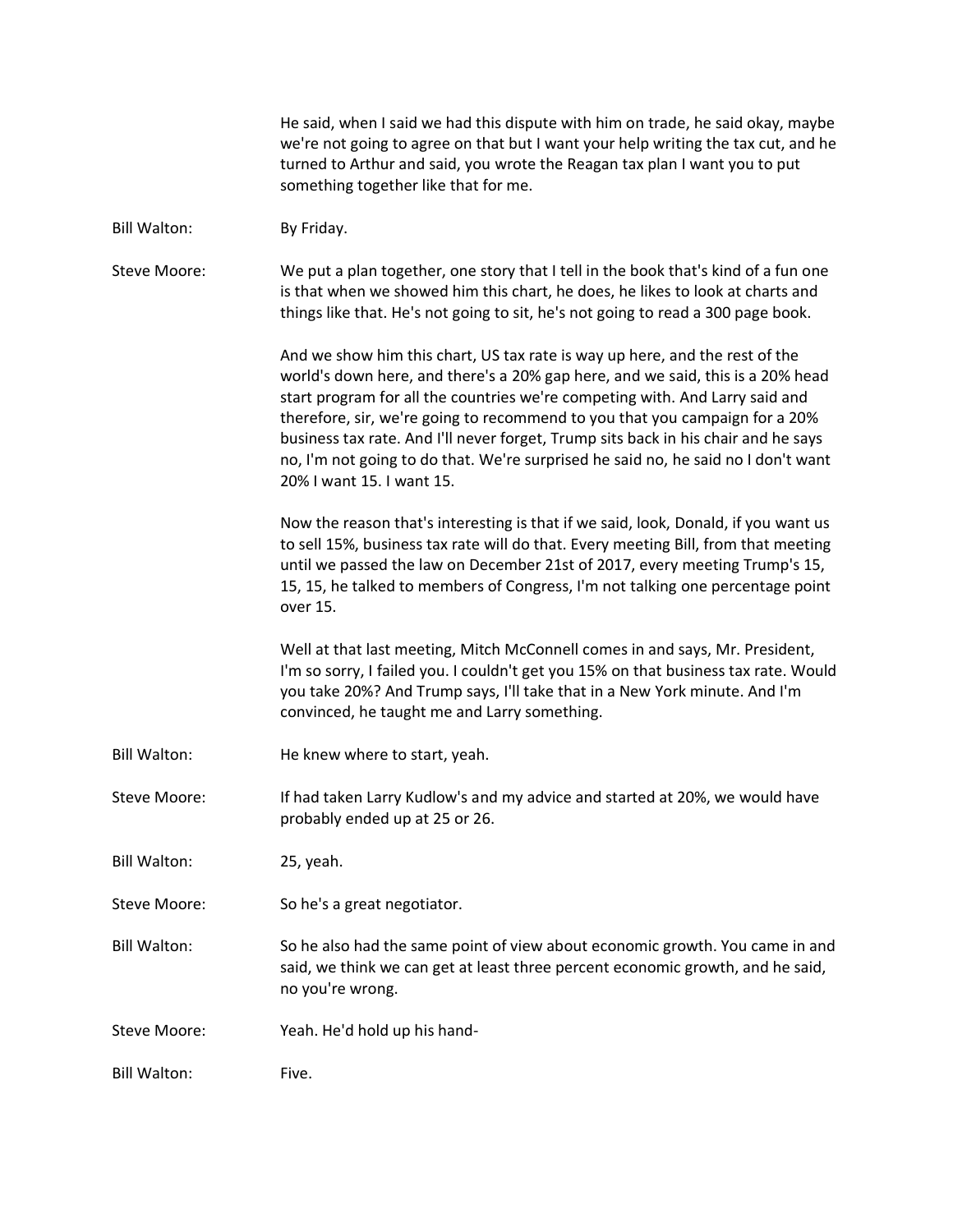| Steve Moore:        | And he said one five. And that's a great point Bill, that you mention about<br>Trump, is you've gotten to know him yourself, there's two things about Trump<br>and Reagan that I think are the same. There's a lot of differences between them,<br>and look, I think Ronald Reagan belongs on a Mt. Rushmore, but I do think there<br>are two things that are in common about the two.                                                            |
|---------------------|---------------------------------------------------------------------------------------------------------------------------------------------------------------------------------------------------------------------------------------------------------------------------------------------------------------------------------------------------------------------------------------------------------------------------------------------------|
|                     | Number one, that optimism about America. And that's where liberals I think are<br>so wrong about America. They are such declinists and they're so dismal and<br>they're dire about the future. Trump is a total optimist about the American<br>potential, I love that about him. And the second thing by the way Bill, that is<br>similar about Reagan and Trump, is that both of them, are always, always,<br>underestimated by their opponents. |
|                     | And remember people said, oh Reagan's a dummy and he's just a grade B actor,<br>he doesn't know anything and they say the same things about Trump and to<br>their detriment, because both Reagan and Trump were winners. They knew how<br>to win and I find that to be fascinating about the two of them.                                                                                                                                         |
| <b>Bill Walton:</b> | Well that brings us to the question that's really at the heart of the book, what is<br>Trumpenomics? And there's a great chapter in here and I'll put the book up for<br>those of you on YouTube can see it. Trumpenomics inside the America first plan<br>to revive our economy.                                                                                                                                                                 |
|                     | The chapter is, what is Trumpenomics, and it's really not a lot about what I think<br>of as what I took in microeconomics or macroeconomics. It's more about<br>people.                                                                                                                                                                                                                                                                           |
| Steve Moore:        | Yup, yup.                                                                                                                                                                                                                                                                                                                                                                                                                                         |
| <b>Bill Walton:</b> | And the first one-                                                                                                                                                                                                                                                                                                                                                                                                                                |
| Steve Moore:        | By the way, this book is not really an economics book, really.                                                                                                                                                                                                                                                                                                                                                                                    |
| <b>Bill Walton:</b> | Yeah, that's important.                                                                                                                                                                                                                                                                                                                                                                                                                           |
| Steve Moore:        | It's more about political science, how we came across these ideas, and how we<br>did it, it's more of a political science observation by the way.                                                                                                                                                                                                                                                                                                 |
| <b>Bill Walton:</b> | Which is how economics should be.                                                                                                                                                                                                                                                                                                                                                                                                                 |
| Steve Moore:        | Exactly.                                                                                                                                                                                                                                                                                                                                                                                                                                          |
| <b>Bill Walton:</b> | It should be about people and what economics can do for them.                                                                                                                                                                                                                                                                                                                                                                                     |
| Steve Moore:        | You got it.                                                                                                                                                                                                                                                                                                                                                                                                                                       |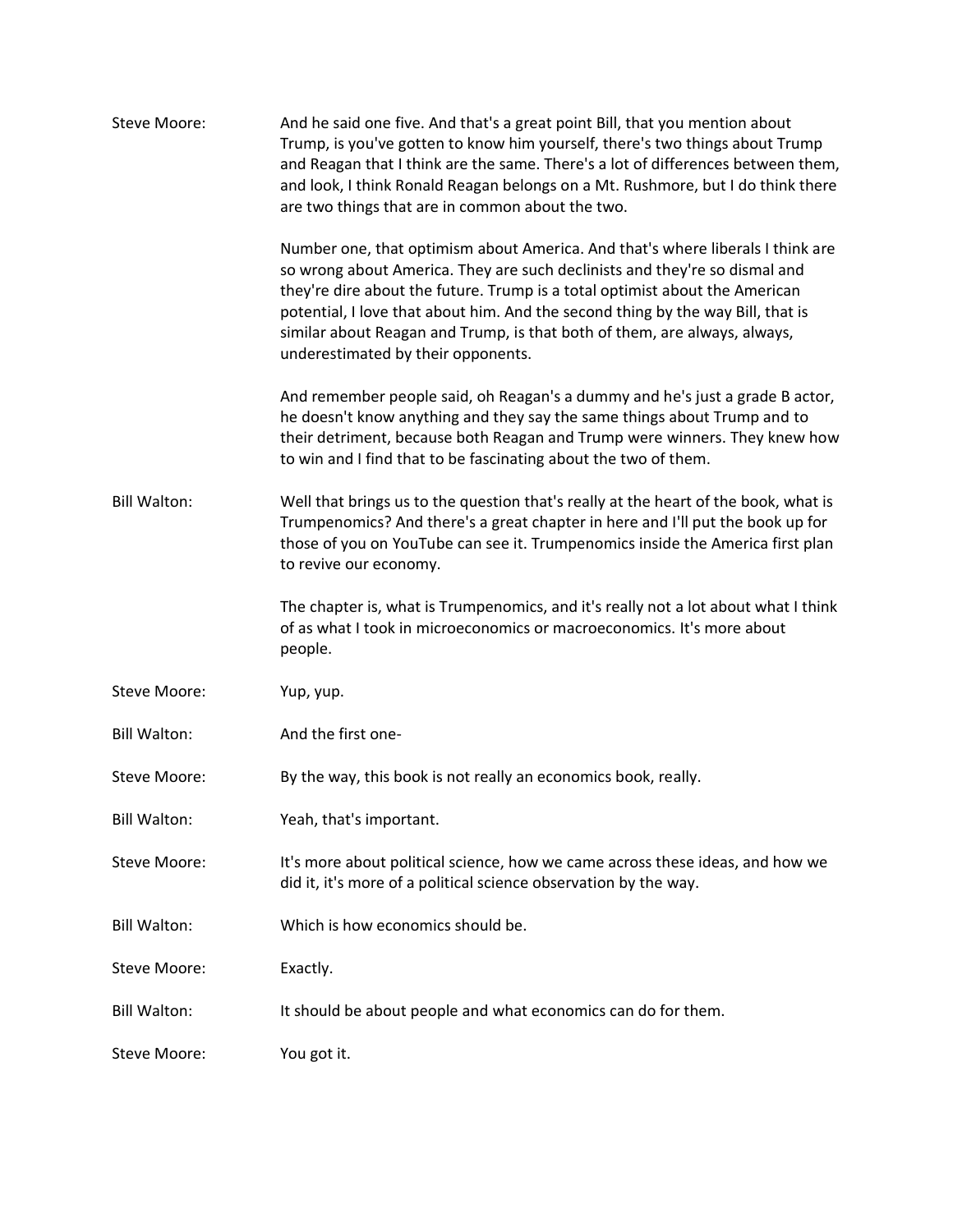| <b>Bill Walton:</b> | Or what bad economics can do to hurt them. So number one, always put<br>America first.                                                                                                                                                                                                                                                                                                |
|---------------------|---------------------------------------------------------------------------------------------------------------------------------------------------------------------------------------------------------------------------------------------------------------------------------------------------------------------------------------------------------------------------------------|
| Steve Moore:        | Yeah. Bill that seems so obvious, right?                                                                                                                                                                                                                                                                                                                                              |
| <b>Bill Walton:</b> | Yeah.                                                                                                                                                                                                                                                                                                                                                                                 |
| Steve Moore:        | But the left think that, that's somehow like a racist, bigoted term to put America<br>first and as Trump is, of course a president should put America first, just the fact<br>is, a lot of our recent presidents haven't put America first, they believe-                                                                                                                             |
| <b>Bill Walton:</b> | Well the french, the french-                                                                                                                                                                                                                                                                                                                                                          |
| Steve Moore:        | That the president, I mean Barack Obama wanted to be president of the world,<br>not president of the United States.                                                                                                                                                                                                                                                                   |
| <b>Bill Walton:</b> | Yeah.                                                                                                                                                                                                                                                                                                                                                                                 |
| Steve Moore:        | And that was the essence of what trump was about. By the way, put America<br>first means-                                                                                                                                                                                                                                                                                             |
| <b>Bill Walton:</b> | Well when you think about it, you think about a China, would definitely put<br>China first.                                                                                                                                                                                                                                                                                           |
| Steve Moore:        | Yeah exactly.                                                                                                                                                                                                                                                                                                                                                                         |
| <b>Bill Walton:</b> | And France would definitely put France first.                                                                                                                                                                                                                                                                                                                                         |
| Steve Moore:        | Well you would think so.                                                                                                                                                                                                                                                                                                                                                              |
| <b>Bill Walton:</b> | And the list is pretty long, anyway.                                                                                                                                                                                                                                                                                                                                                  |
| Steve Moore:        | And here's the thing that, putting America first means, what does that mean? It<br>means, every decision Donald Trump makes, it's about, how is this going to<br>affect the American worker? How is it going to affect American businesses?                                                                                                                                           |
|                     | One of the reasons he pulled us out of this dingbat Paris Climate Accord thing, is<br>it wasn't in America's interest. We were going to pay all the cost and none of<br>these other countries were going to abide by it. All the liberals were so<br>indignant that Trump would do something, I said look, I'm not doing this<br>because it's not in the country's national interest. |
| <b>Bill Walton:</b> | Well and your second point, corollary to that, is that you no longer blame<br>America first.                                                                                                                                                                                                                                                                                          |
| Steve Moore:        | Exactly.                                                                                                                                                                                                                                                                                                                                                                              |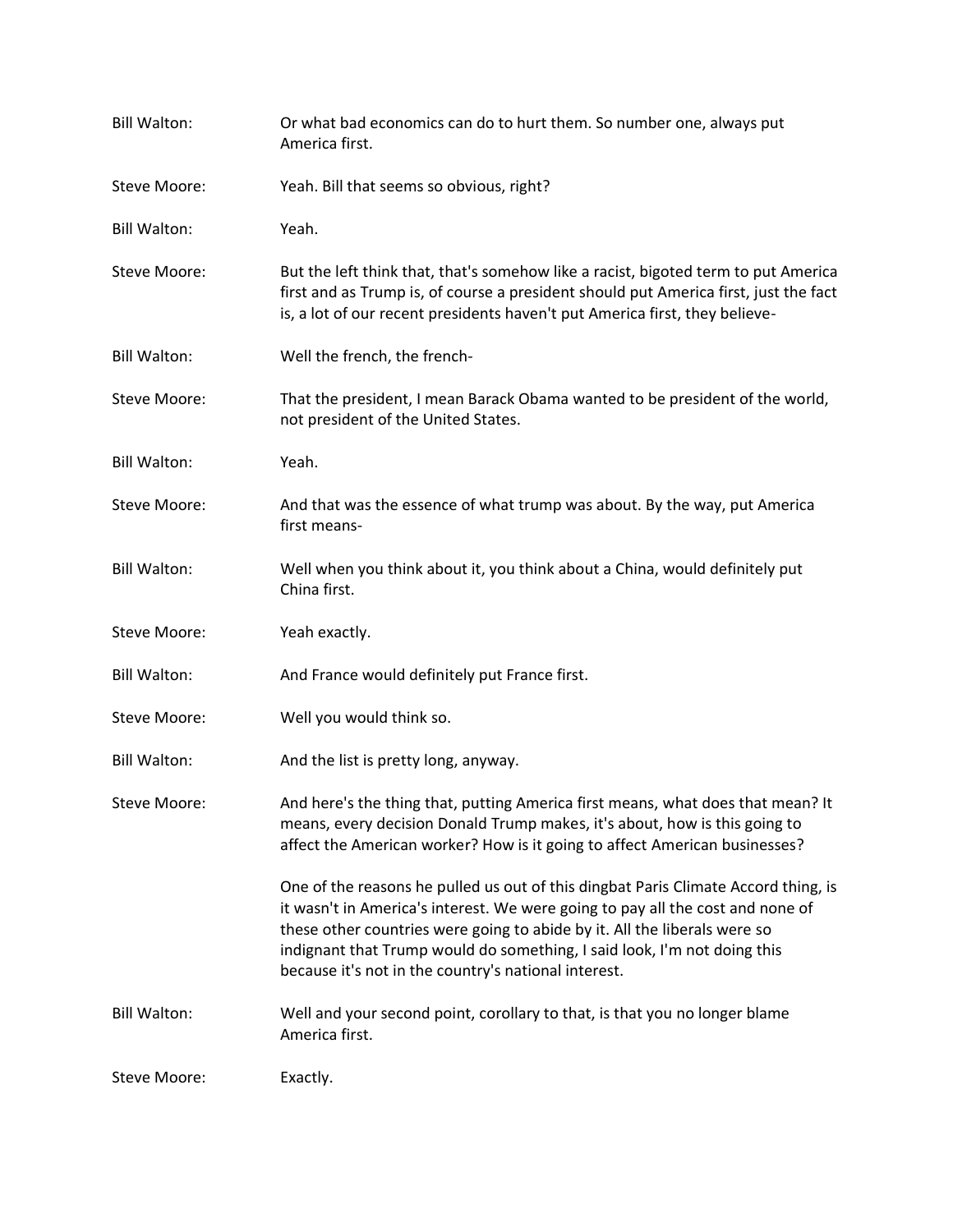| <b>Bill Walton:</b> | There are a lot of people who think we're responsible for all the sins of the<br>earth, and he doesn't do that.                                                                                                                                                                                                                |
|---------------------|--------------------------------------------------------------------------------------------------------------------------------------------------------------------------------------------------------------------------------------------------------------------------------------------------------------------------------|
| <b>Steve Moore:</b> | And he understood I think a key point again that Reagan understood was that,<br>our key role in the world is, if we get it right in the United States, the rest of the<br>world will learn from our example.                                                                                                                   |
| <b>Bill Walton:</b> | Exactly, exactly.                                                                                                                                                                                                                                                                                                              |
| <b>Steve Moore:</b> | When we get it wrong, the rest of the world gets it run. That happened with<br>Reagan, I Trump, because he's rebuilt the American economy, you know what's<br>happening?                                                                                                                                                       |
|                     | All these other countries are looking at, how'd they do that? How come we're<br>booming and the rest of the worlds slinking? It doesn't mean that somehow,<br>economics is not a zero sum game. It doesn't mean just because we get richer<br>the rest of the world gets poorer.                                               |
| <b>Bill Walton:</b> | No, it's especially not a zero sum game.                                                                                                                                                                                                                                                                                       |
| Steve Moore:        | We lead by example, yeah.                                                                                                                                                                                                                                                                                                      |
| <b>Bill Walton:</b> | Yeah it's a growth game.                                                                                                                                                                                                                                                                                                       |
| Steve Moore:        | Yeah.                                                                                                                                                                                                                                                                                                                          |
| <b>Bill Walton:</b> | And your third point is one that I think is incredibly important, is empower, and<br>this gets back to the people, empower Americans to make decisions for<br>themselves.                                                                                                                                                      |
| Steve Moore:        | Yes, yup, isn't that, I mean again, how is that even controversial?                                                                                                                                                                                                                                                            |
| <b>Bill Walton:</b> | Well the left doesn't believe you can make health care decisions.                                                                                                                                                                                                                                                              |
| <b>Steve Moore:</b> | Of course they don't.                                                                                                                                                                                                                                                                                                          |
| <b>Bill Walton:</b> | Education decisions, whatever. And you believe that we can. And he does.                                                                                                                                                                                                                                                       |
| <b>Steve Moore:</b> | It's not that I do, it's that Donald Trump does.                                                                                                                                                                                                                                                                               |
| <b>Bill Walton:</b> | Okay he does, okay.                                                                                                                                                                                                                                                                                                            |
| <b>Steve Moore:</b> | And you raised the perfect example of that. Donald Trump, you know the left<br>loves to call him a racist and bigot, bigoted and so on. Wait a minute. This is a<br>guy who wants to give five million minority kids, blacks, mostly blacks and<br>Hispanics, 90% of them would be blacks and Hispanics, a voucher so they can |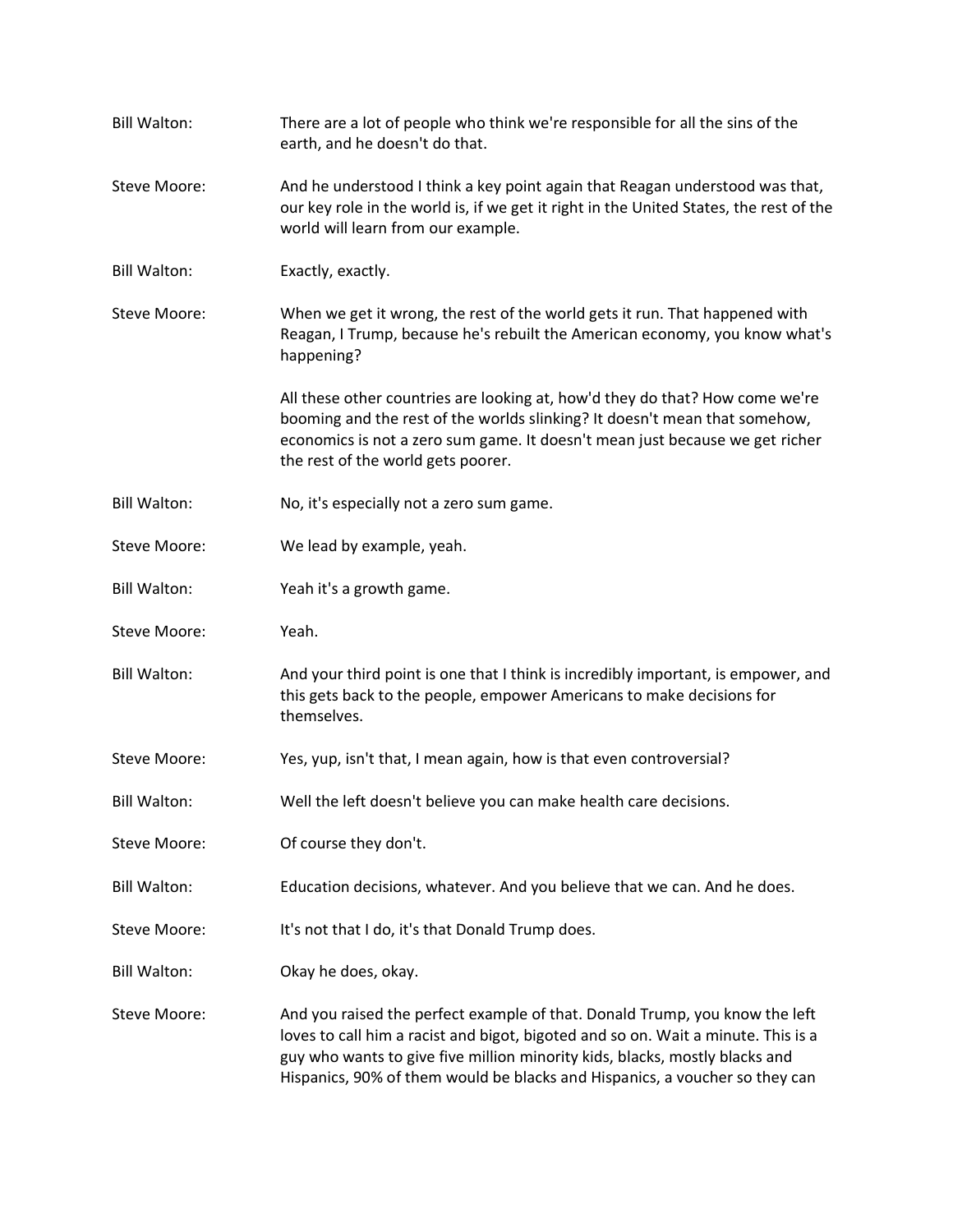|                     | send their kid to any school that they want to. I mean that would be<br>revolutionary.                                                                                                                                                                                                                                                                                                        |
|---------------------|-----------------------------------------------------------------------------------------------------------------------------------------------------------------------------------------------------------------------------------------------------------------------------------------------------------------------------------------------------------------------------------------------|
|                     | I can't think of anything, even I'm a big tax cut guy, I don't think there'd be<br>anything that would help the American economy in the future more than that<br>program. And the left just totally rebelled against that because they want the<br>elites to decide where kids go to school, not the parents.                                                                                 |
| <b>Bill Walton:</b> | In all the conversations I've had with people on this show, we always end up<br>leading back into, well what's the fundamental solution? It's, get education.                                                                                                                                                                                                                                 |
| Steve Moore:        | Absolutely. Absolutely.                                                                                                                                                                                                                                                                                                                                                                       |
| <b>Bill Walton:</b> | And obviously, point five, secure and protect our borders. [crosstalk 00:13:15].<br>That's much in the news.                                                                                                                                                                                                                                                                                  |
| Steve Moore:        | And we're having a little dispute about that right now.                                                                                                                                                                                                                                                                                                                                       |
| <b>Bill Walton:</b> | A little disagreement.                                                                                                                                                                                                                                                                                                                                                                        |
| <b>Steve Moore:</b> | By the way, I think Trump is going to win that fight, I mean, I'm a very pro<br>immigration person, I think Trump is very pro immigration too, but it's got to be<br>legal. It's got to be through an orderly, legal, lawful process, and this idea that<br>anybody can just come in if you can get across the border, as Trump likes to say,<br>a country without a border is not a country. |
| <b>Bill Walton:</b> | Well immigration, smart immigration that's based on attributes, based on skills,<br>based on education, based on whether you're bringing any wealth into the<br>country, that kind of thing.                                                                                                                                                                                                  |
| <b>Steve Moore:</b> | Yes, absolutely.                                                                                                                                                                                                                                                                                                                                                                              |
| <b>Bill Walton:</b> | That could do an awful lot to help every American.                                                                                                                                                                                                                                                                                                                                            |
| <b>Steve Moore:</b> | Oh, yeah, I think there's no question. I mean, that's why I want to get-                                                                                                                                                                                                                                                                                                                      |
| <b>Bill Walton:</b> | So, it's not a nativist thing, it's an attribute.                                                                                                                                                                                                                                                                                                                                             |
| Steve Moore:        | It's a putting America first and by the way, I used to tell Trump, build the wall,<br>I'm in favor of your building this wall but I used to tell him, make sure it has big<br>gates, so people can come in legally through lawful channels.                                                                                                                                                   |
| <b>Bill Walton:</b> | Did he hear that? Do you believe he, was that part of his-                                                                                                                                                                                                                                                                                                                                    |
| Steve Moore:        | I think he does, I think he wants to move toward a system-                                                                                                                                                                                                                                                                                                                                    |
| <b>Bill Walton:</b> | Because we're not hearing that.                                                                                                                                                                                                                                                                                                                                                               |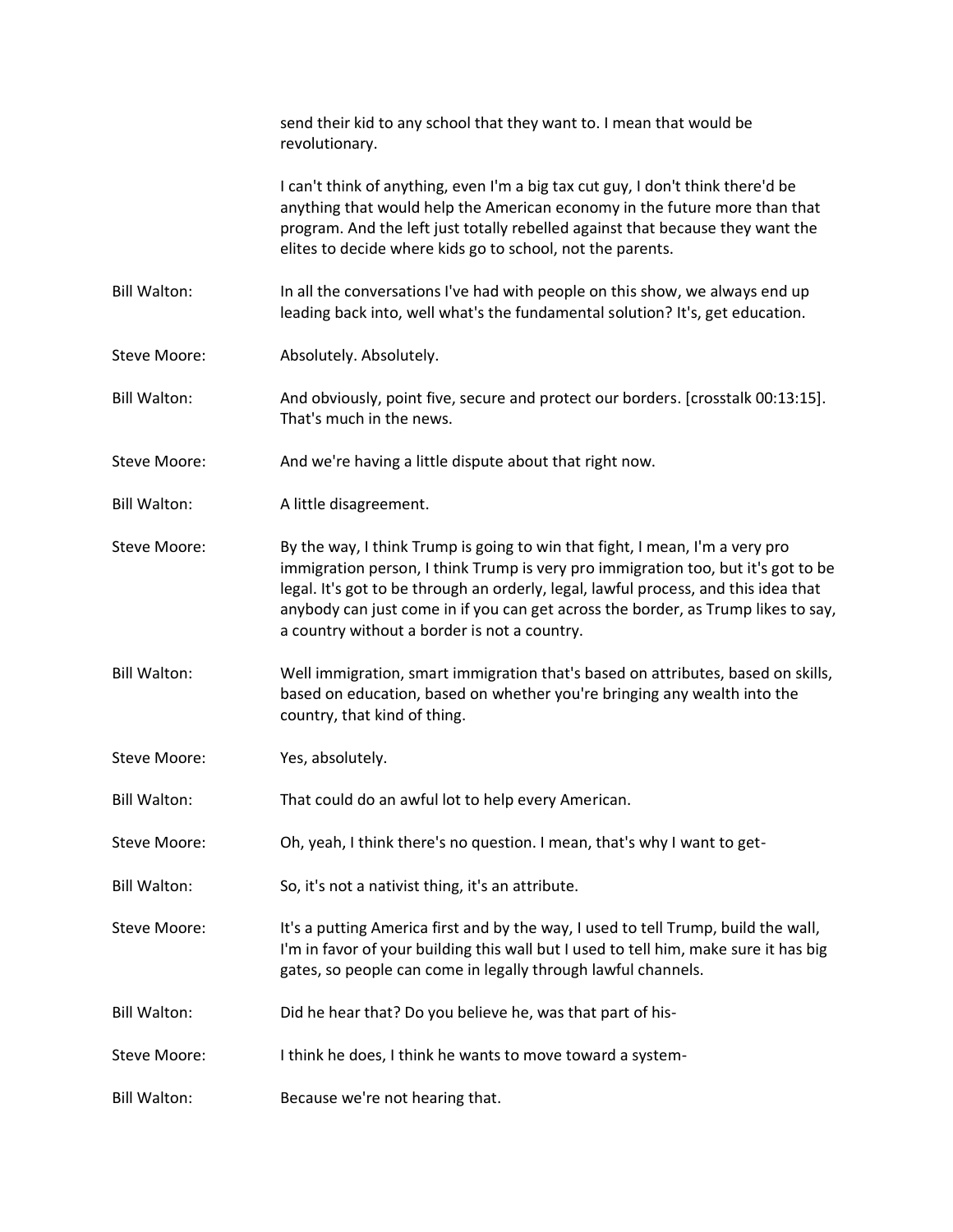| Steve Moore:        | No, I wish he would talk more about it. There are some people in his camp who<br>are-                                                                                                                                                                                                                                                                                                                                                                      |
|---------------------|------------------------------------------------------------------------------------------------------------------------------------------------------------------------------------------------------------------------------------------------------------------------------------------------------------------------------------------------------------------------------------------------------------------------------------------------------------|
| <b>Bill Walton:</b> | If he believes it, people should hear it.                                                                                                                                                                                                                                                                                                                                                                                                                  |
| Steve Moore:        | Yeah. I mean, because that's, look, I mean immigration is one of the great<br>attributes of the United States, we do get the best and brightest and hardest<br>working people from all over the world, they have to come in an orderly fashion<br>and I've been convinced, Trump convinced me of this, you're not going to get,<br>we haven't reformed our immigration system in something like 35 years.                                                  |
|                     | So it's antiquated. Let's get the border secured, then I think the American<br>people would be very open minded to a system where we let more people in,<br>for agriculture workers, service workers, high technology workers, people want<br>to come and build a better life. My only position on this, and I think Trump<br>would generally agree with this. Immigration yes, but welfare no. You can't<br>come into this country and go on food stamps. |
| <b>Bill Walton:</b> | You can have one but you can't have both.                                                                                                                                                                                                                                                                                                                                                                                                                  |
| Steve Moore:        | Yeah, right.                                                                                                                                                                                                                                                                                                                                                                                                                                               |
| <b>Bill Walton:</b> | You can't have an open ended entitlement system and open borders otherwise.                                                                                                                                                                                                                                                                                                                                                                                |
| Steve Moore:        | Exactly.                                                                                                                                                                                                                                                                                                                                                                                                                                                   |
| <b>Bill Walton:</b> | Well I don't think he emphasizes that enough. I think he's doing-                                                                                                                                                                                                                                                                                                                                                                                          |
| Steve Moore:        | I wish he would.                                                                                                                                                                                                                                                                                                                                                                                                                                           |
| <b>Bill Walton:</b> | I think he's, he really-                                                                                                                                                                                                                                                                                                                                                                                                                                   |
| Steve Moore:        | Because one of the problems we have with the economy right now Bill, is the<br>constraint, I'm very proud of the fact that for 2018, we grew the economy, I<br>think the final number will be about 3.25%. Obama never got anywhere near<br>that in eight years.                                                                                                                                                                                           |
|                     | And all these liberal economists said oh, it's impossible, Larry Summers, and<br>Paul Krugman, Donald Trump is lying to the American people, he can't get to<br>three percent growth. Guess what? In his second year in office we growth.<br>Could we get to four or five? I think one of the constraints is, do we have<br>enough workers to provide that momentum?                                                                                       |
| <b>Bill Walton:</b> | Well I was going to jump to that later.                                                                                                                                                                                                                                                                                                                                                                                                                    |
| Steve Moore:        | Okay.                                                                                                                                                                                                                                                                                                                                                                                                                                                      |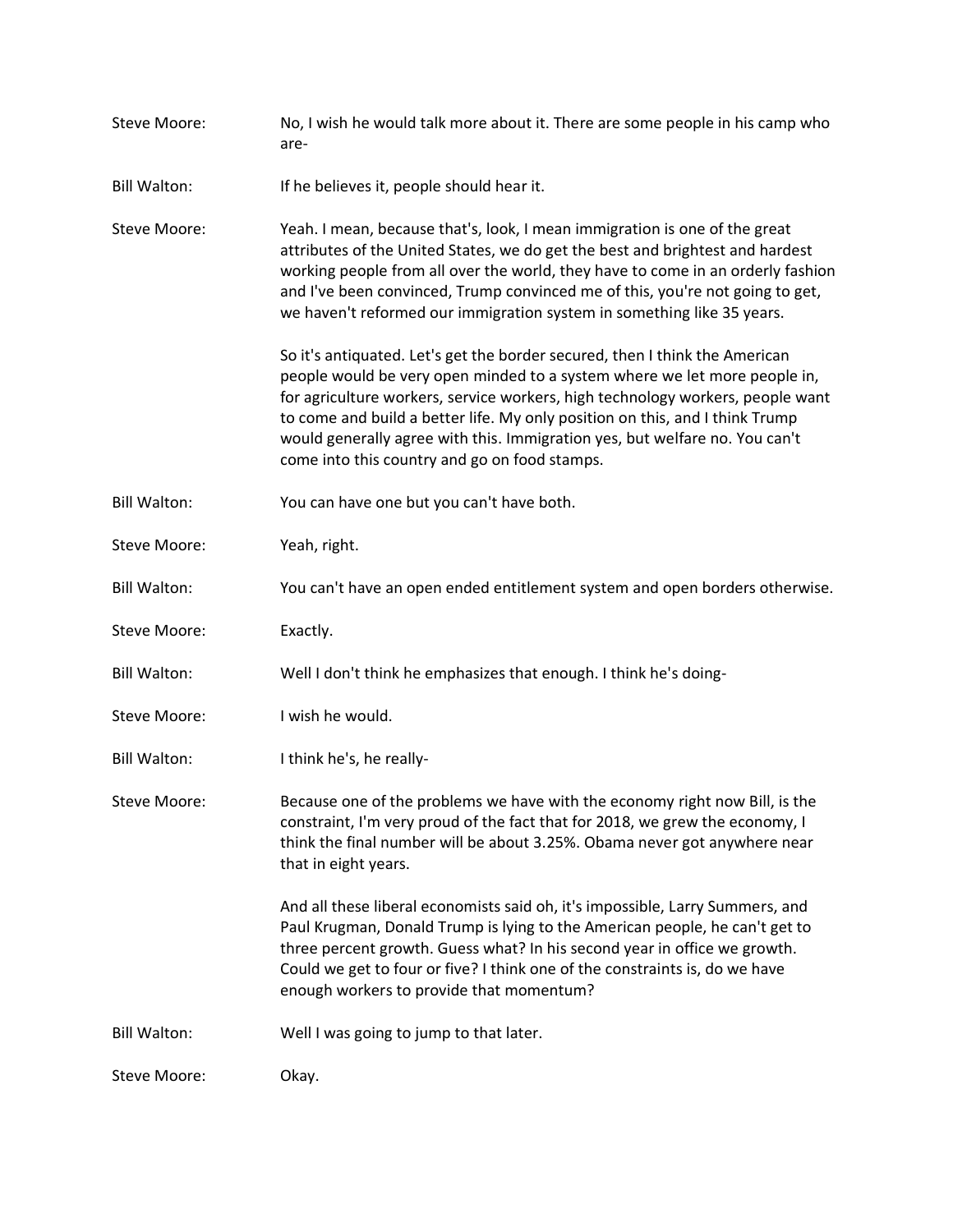| <b>Bill Walton:</b> | Let me jump to it now. One of the pieces written, somebody who is a pretty<br>smart guy I can't remember who it was. He said there are three factors in<br>economic growth, there's labor supply, there's productivity, how much that<br>labor is used to produce things.                                                                                                            |
|---------------------|--------------------------------------------------------------------------------------------------------------------------------------------------------------------------------------------------------------------------------------------------------------------------------------------------------------------------------------------------------------------------------------|
| Steve Moore:        | Yeah, exactly.                                                                                                                                                                                                                                                                                                                                                                       |
| <b>Bill Walton:</b> | And then the third piece is intangible called innovation.                                                                                                                                                                                                                                                                                                                            |
| Steve Moore:        | Yes.                                                                                                                                                                                                                                                                                                                                                                                 |
| <b>Bill Walton:</b> | And they're very, the pessimists say, well you can't change labor supply, you<br>can't change innovation, you can't change, what was the third one that I-                                                                                                                                                                                                                           |
| Steve Moore:        | And productivity.                                                                                                                                                                                                                                                                                                                                                                    |
| <b>Bill Walton:</b> | Productivity.                                                                                                                                                                                                                                                                                                                                                                        |
| Steve Moore:        | And they're wrong. They're 100% wrong about that. I mean that's why we told<br>Trump we can get you to three to four percent growth, and he'd say, I want five.<br>Productivity, I believe this gets to the Trump optimism because I believe he<br>believes this as well. We're in the beginning stages of a productivity boom like<br>we've never seen.                             |
|                     | The digital age is just getting going. And that's going to lead to massive<br>improvements in terms of productivity. Robotics, artificial intelligence,<br>driverless cars, all of this stuff that's going to change the economy in a radical<br>way. All you have to do is just get the government out of the way and Trump is<br>doing that through his deregulation policies.     |
| <b>Bill Walton:</b> | So that's the productivity piece, and the population, and the pessimists say<br>we've got an aging population, the answer's what we just talked about, smart<br>immigration.                                                                                                                                                                                                         |
| Steve Moore:        | Number one, smart immigration. Number two, we still have ten million<br>Americans. Remember, under Obama, America's left the labor force. We<br>estimate there's ten million able bodied Americans in that age group between<br>20 and 65 that could be and should be working, and as you provide a more<br>prosperous economy we think we're going to push them into the workforce. |
| <b>Bill Walton:</b> | Now we're the beginning of 2019, is that turning around, are more people<br>coming back into the labor force?                                                                                                                                                                                                                                                                        |
| Steve Moore:        | Yeah, not as quickly as I'd like to see, but this is what we call the labor force<br>participation rate. It went way down under Obama, way down.                                                                                                                                                                                                                                     |
| <b>Bill Walton:</b> | It was like 63, it went from 68 to 63, something like that.                                                                                                                                                                                                                                                                                                                          |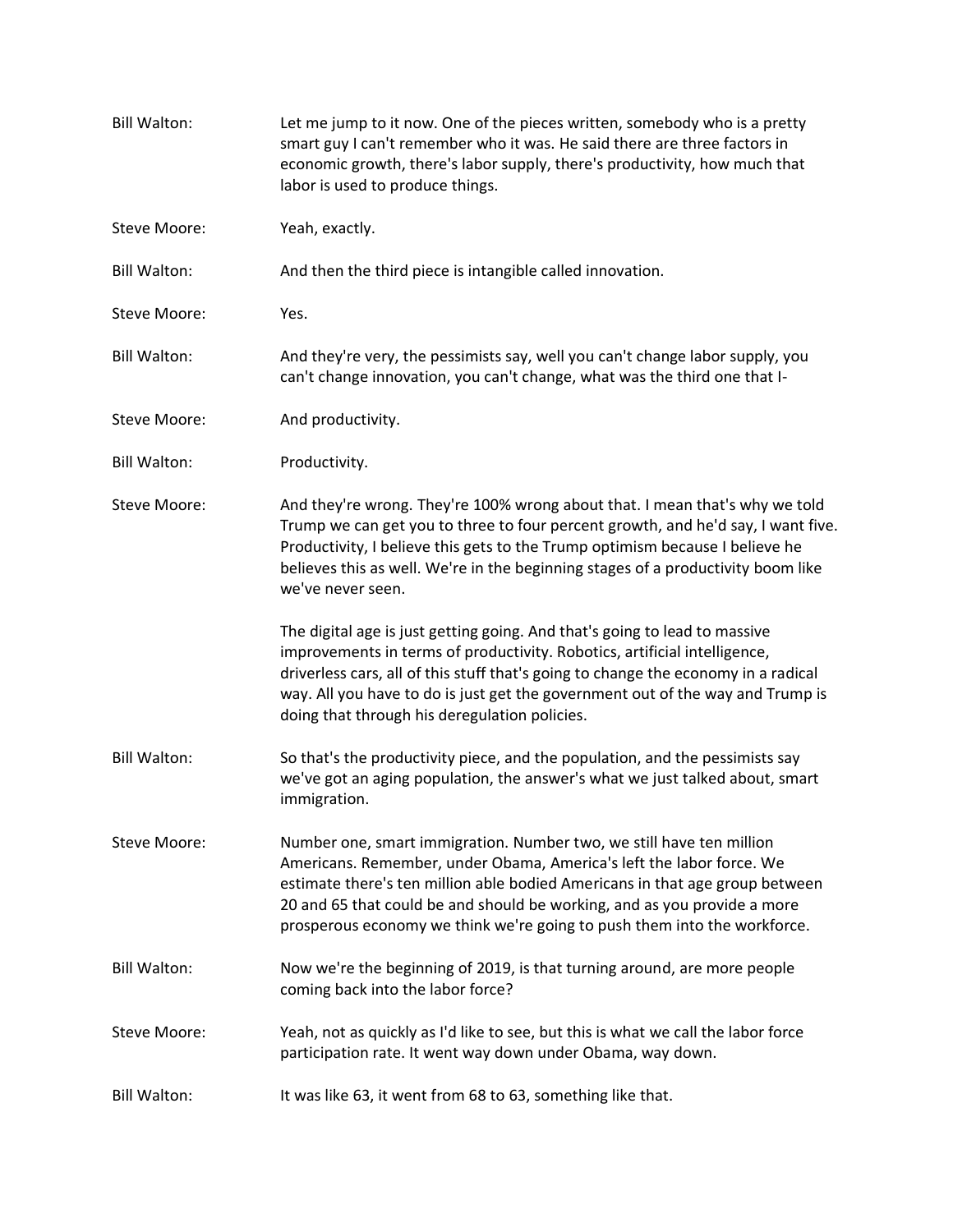| Steve Moore:        | Yeah, it was huge, and now it's starting to climb up again, and by the way, one<br>of the things we always told Trump is look, he cares, the one thing people have<br>to understand about Donald Trump, you know what he cares about? Those blue<br>collar workers who voted for him, in Michigan, Ohio, Pennsylvania, Wisconsin,<br>West Virginia, Kentucky.                                               |
|---------------------|-------------------------------------------------------------------------------------------------------------------------------------------------------------------------------------------------------------------------------------------------------------------------------------------------------------------------------------------------------------------------------------------------------------|
|                     | And those were the people, this is where the left and the right just disconnect.<br>The left doesn't understand the Trump voters. These are people who, when I go<br>to places like West Virginia or Kentucky or Michigan with Trump, and I enjoyed<br>it so much, just meeting people.                                                                                                                     |
|                     | And I'd say, how is that Obama Recovery going for you? You know what they'd<br>say? What recovery are you talking about? There's no recovery here in<br>Bethlehem Pennsylvania, or Flint, Michigan or Rockford, Illinois. There's no,<br>what are you, there's no recovery.                                                                                                                                 |
|                     | The factories are leaving. Trump spoke to those voters and those are the people<br>he cares about, which means he wants A, to restore the jobs, I'm very proud of<br>the fact, I know he is, we have created one million new manufacturing<br>construction and mining jobs in two years. Those were declining under Obama.<br>They're back. We're making things again. So, it's all about the middle class. |
| <b>Bill Walton:</b> | Which industries has he created manufacturing jobs in?                                                                                                                                                                                                                                                                                                                                                      |
| Steve Moore:        | You mean, well, all, everything. Auto jobs, chemical jobs.                                                                                                                                                                                                                                                                                                                                                  |
| <b>Bill Walton:</b> | But I think the answer though is that they are new type manufacturing jobs, it's<br>not like people are returning to the steel mills necessarily.                                                                                                                                                                                                                                                           |
| Steve Moore:        | Great point.                                                                                                                                                                                                                                                                                                                                                                                                |
| <b>Bill Walton:</b> | It's not-                                                                                                                                                                                                                                                                                                                                                                                                   |
| <b>Steve Moore:</b> | It's new manufacturing.                                                                                                                                                                                                                                                                                                                                                                                     |
| <b>Bill Walton:</b> | It's new style, it's 21st century style manufacturing.                                                                                                                                                                                                                                                                                                                                                      |
| Steve Moore:        | Right, yeah. Even like steel, we have fabricated steel now.                                                                                                                                                                                                                                                                                                                                                 |
| <b>Bill Walton:</b> | These are not the jobs that their grandfathers had.                                                                                                                                                                                                                                                                                                                                                         |
| Steve Moore:        | You're so right about that. In fact, you go into, I was just in Detroit and I went to<br>some of the modern auto factories. I remember when I was a kid, when I was<br>like 12 years old in 1972, my parents took me to the auto factories, those were<br>sweat shops back then.                                                                                                                            |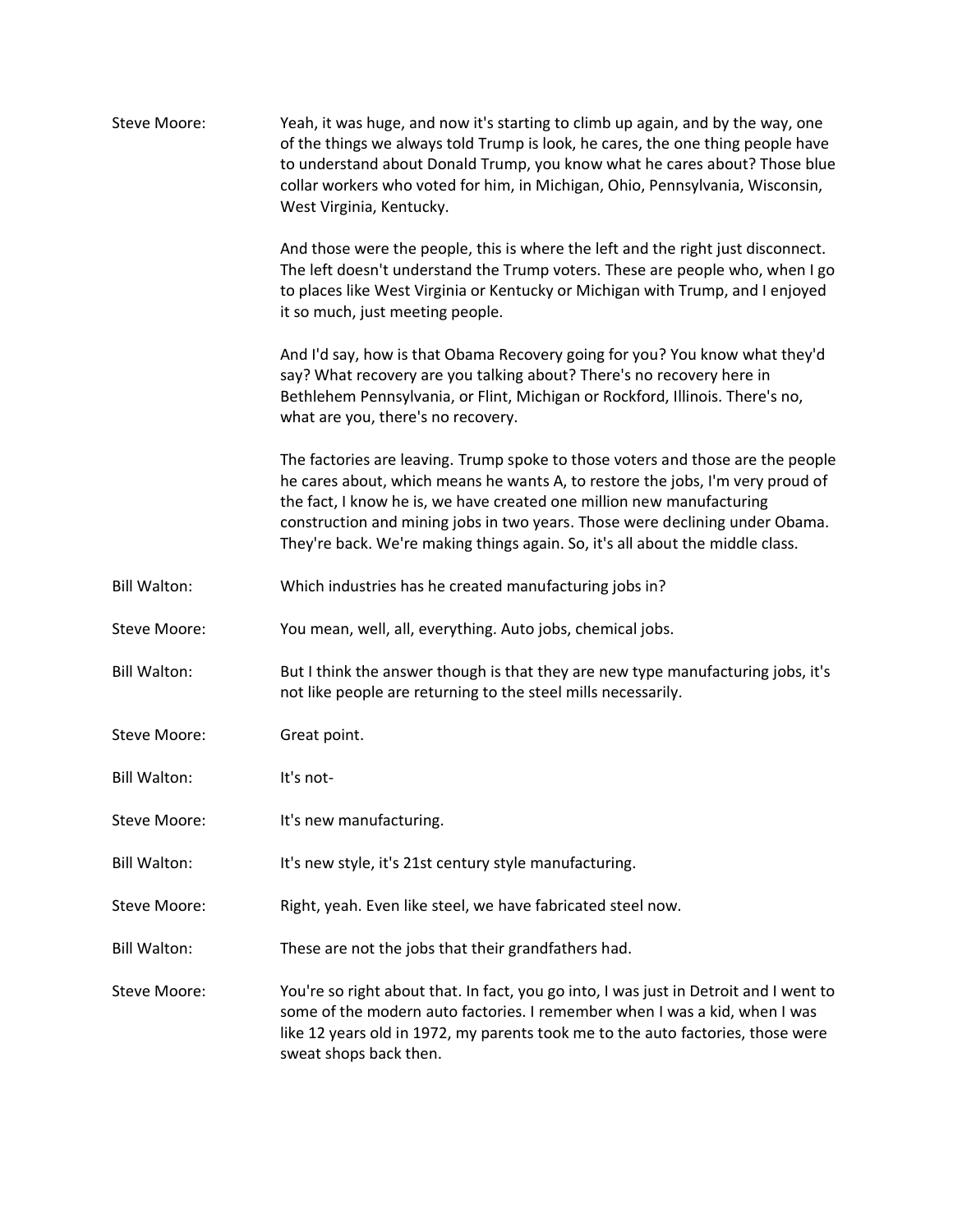|                     | You go to the current factories, there are people walking around with diagnostic<br>equipment, with white coats on, and you're right, they're not sweat shops<br>anymore and they're highly paid. Highly paid workers.                                                                                                                                                     |
|---------------------|----------------------------------------------------------------------------------------------------------------------------------------------------------------------------------------------------------------------------------------------------------------------------------------------------------------------------------------------------------------------------|
| <b>Bill Walton:</b> | Well that's another thing, I think he could do a better job articulating, because<br>this is not a return to 1956, this is something that's different. We're really<br>talking about keeping-                                                                                                                                                                              |
| Steve Moore:        | Well I'll give one example where we are, coal mining. Hilary Clinton ran around<br>the country saying, I'm going to put every coal miner in America out of a job.<br>And then she's going gee, how did I lose West Virginia, and Ohio and Virginia,<br>states like that, because people don't like that too much.                                                          |
|                     | And we've rebuilt the coal mining industry, we've rebuilt the oil and gas<br>industry, I mean that's a huge part of Trump's agenda is to make America<br>number one in energy. And Bill, three months ago, the Wall Street Journal had a<br>piece saying that for the first time in 50 years, the United States is now<br>producing more oil and gas than we're consuming. |
| <b>Bill Walton:</b> | Well this, I'm going to skip a couple of your points, I want to come back to one,<br>but I want to get to your tenth point in Trumpenomics, which is, growth is<br>everything.                                                                                                                                                                                             |
| Steve Moore:        | That's the core of, that's the core of I think what Trump is about. That almost,<br>I'm trying to think if there's, maybe a few exceptions, but virtually every social<br>economic problem we have in this country, whether it's drug abuse, whether it's<br>poverty, income and equality, low wages, whatever the, the budget deficit and<br>the debt.                    |
|                     | All of those problems are made so more easily solved, if you have economic<br>growth. Economic growth is a precondition to solving these problems, and it's<br>bringing home, drug abuse. Drug abuse is happening in a lot of these middle<br>class towns across America because people feel hopeless in their life.                                                       |
|                     | You create a burgeoning economy with a lot of jobs and a lot of opportunity,<br>people will turn away from drugs and they'll get into the labor force and they'll<br>work.                                                                                                                                                                                                 |
| <b>Bill Walton:</b> | Well one of the conservative complaints about President Trump-                                                                                                                                                                                                                                                                                                             |
| Steve Moore:        | One of them? There's so many.                                                                                                                                                                                                                                                                                                                                              |
| <b>Bill Walton:</b> | That came in, well. Let me count the ways. Entitlements, social security,<br>Medicare, he came in saying I'm not going to touch it. And some of us think<br>that's a problem, yet you say-                                                                                                                                                                                 |
| Steve Moore:        | I think it was brilliant, I think if Donald Trump had run like Romney-                                                                                                                                                                                                                                                                                                     |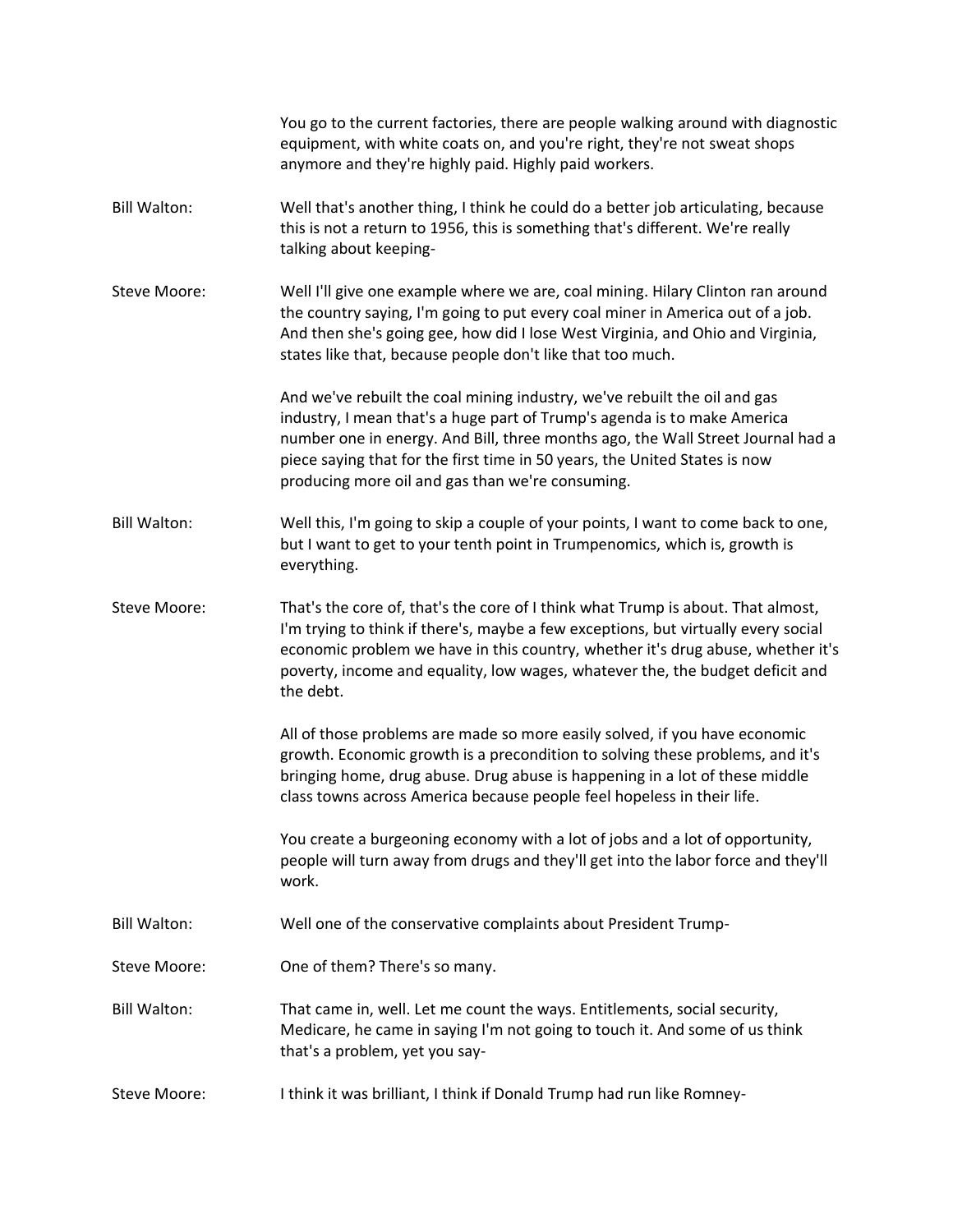| <b>Bill Walton:</b> | He wouldn't have been elected.                                                                                                                                                                                                                                                                                                                  |
|---------------------|-------------------------------------------------------------------------------------------------------------------------------------------------------------------------------------------------------------------------------------------------------------------------------------------------------------------------------------------------|
| Steve Moore:        | He would not have won.                                                                                                                                                                                                                                                                                                                          |
| <b>Bill Walton:</b> | It was smart politics.                                                                                                                                                                                                                                                                                                                          |
| Steve Moore:        | Conservatives were so furious with him.                                                                                                                                                                                                                                                                                                         |
| <b>Bill Walton:</b> | I know it's smart politics, but is it smart economics?                                                                                                                                                                                                                                                                                          |
| Steve Moore:        | Well look, you can't get, the things that we've done in two years, I say we<br>because I'm on his economic advisory board, I'm completely proud of it, we've<br>turned around the American economy.                                                                                                                                             |
|                     | We have the fastest growing economy in the world today, we've seen this,<br>we're out of this rut, that we took over one and a half percent growth, now<br>we're growing at three percent. We couldn't have done any of these things if<br>Donald Trump had not won the election.                                                               |
|                     | And I would say that if he had said, I'm going to cut Medicare and Social Security<br>benefits, he would not have won. And Bill Clinton, who is often times a wise guy<br>said look, you can't do anything in American politics, if you don't win in the<br>elections. And so ultimately do we have to reform these things? Of course we<br>do. |
|                     | But show me, Bill. Show me one single democrat, seriously, one single<br>democrat, I think they've got 30 now that want to run for president. Do any of<br>them talk about reforming these programs?                                                                                                                                            |
| <b>Bill Walton:</b> | Well and now that I'm on Medicare, don't touch it.                                                                                                                                                                                                                                                                                              |
| Steve Moore:        | Yeah, right.                                                                                                                                                                                                                                                                                                                                    |
| <b>Bill Walton:</b> | No but you have an economic argument, I think you or somebody associated<br>with you-                                                                                                                                                                                                                                                           |
| Steve Moore:        | I'm making a political argument.                                                                                                                                                                                                                                                                                                                |
| <b>Bill Walton:</b> | Made the economic argument, is if you can get economic growth averaging<br>3.3% for 20, 30 years, we can grow our way out of the entitlements.                                                                                                                                                                                                  |
| Steve Moore:        | Yeah, no, and that's not to say we shouldn't fix them, I mean these are old<br>fashioned programs, we should, you and I have talked about this any times over<br>the years, Bill, I mean it's obvious that every young person should just be getting<br>a 401K plan.                                                                            |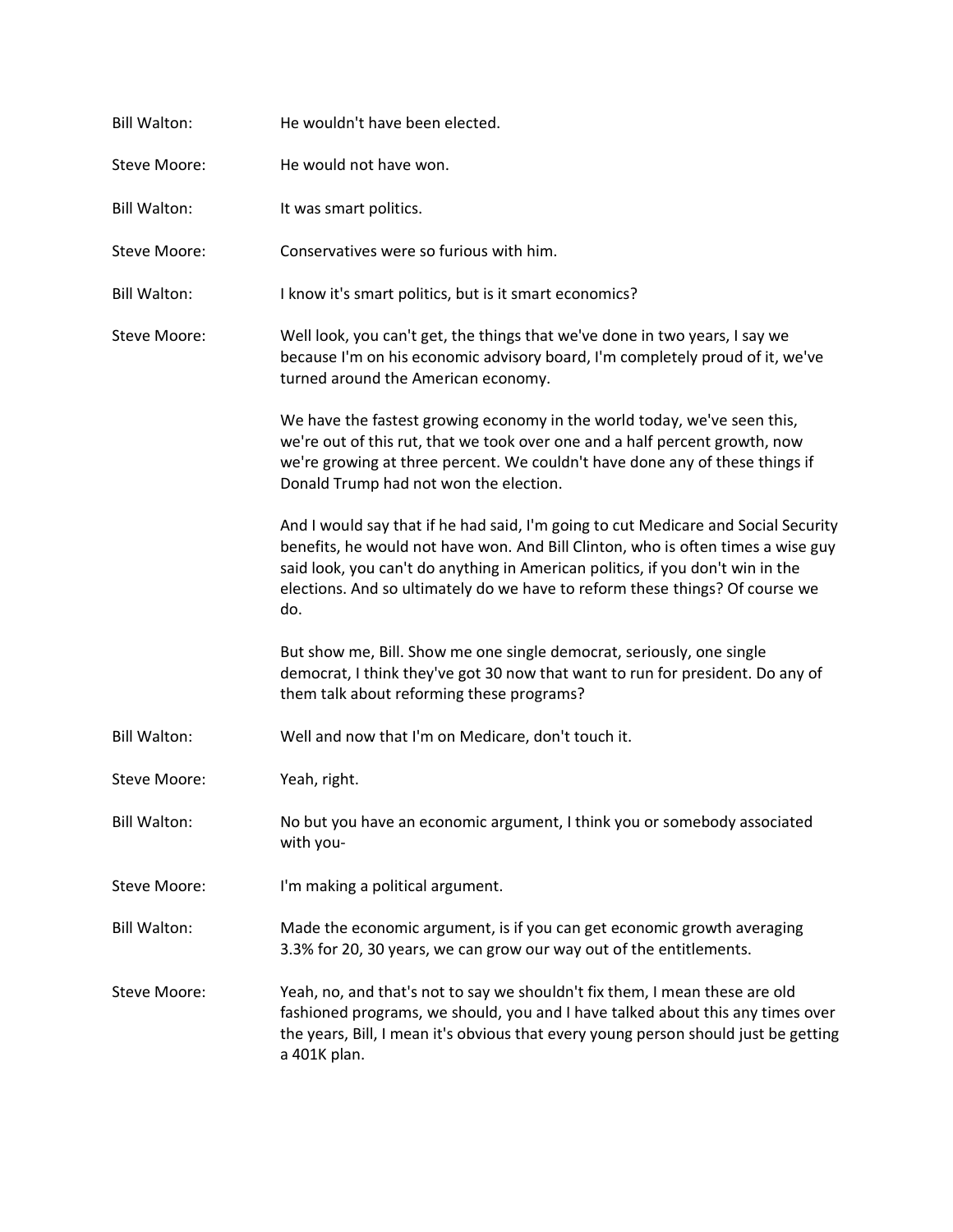|                     | We should just treat social security, you just put your money into an account<br>that you personally own, and you let that money rise in the stock market and<br>your kids and my kids and our grandkids will be pension millionaires. They'll get<br>benefits that are three times higher than social security.                                     |
|---------------------|------------------------------------------------------------------------------------------------------------------------------------------------------------------------------------------------------------------------------------------------------------------------------------------------------------------------------------------------------|
|                     | One of my problems with, sometimes people on the right, they say, we should<br>be cutting social security benefits. No. We shouldn't be cutting. The problem<br>with social security isn't that the benefits are too large, they're too small.                                                                                                       |
|                     | You worked your whole life and put in social security, can you imagine how<br>much money you'd be getting in social security today if you had been able to<br>invest that money?                                                                                                                                                                     |
| <b>Bill Walton:</b> | I really don't want to do that calculation.                                                                                                                                                                                                                                                                                                          |
| Steve Moore:        | You'd be getting five times as much money, and think about the average person.<br>So there are certainly ways we should reform these programs, but I don't think<br>that the political system is ready for that yet.                                                                                                                                 |
| <b>Bill Walton:</b> | Now you three took a lot of heat-                                                                                                                                                                                                                                                                                                                    |
| Steve Moore:        | Oh my gosh.                                                                                                                                                                                                                                                                                                                                          |
| <b>Bill Walton:</b> | Supporting Trump, I mean this is-                                                                                                                                                                                                                                                                                                                    |
| Steve Moore:        | I've got the scars on my back, you want to see them?                                                                                                                                                                                                                                                                                                 |
| <b>Bill Walton:</b> | For YouTube viewers?                                                                                                                                                                                                                                                                                                                                 |
| Steve Moore:        | We did take a lot of grief from, we were seen as traitors, we were seen as<br>unprincipled people, even to this day some of the never Trumpers in the<br>republican party say that and my view was number one, he gets most of it right,<br>we called him out when we thought he was wrong, on things like some of his<br>trade protection policies. |
|                     | I will say, I've been praising Trump, I think his steel and auto tariffs bill are a<br>disaster. I think they're counter productive. They're not even, I know his heart is<br>in the right place, he wants to save jobs in those, but it's not working, we're<br>actually losing jobs because of those tariffs.                                      |
| <b>Bill Walton:</b> | But is the happy, we talk about politics, is the happy answer, this is a lead to get<br>something else and when he gets that something else his tariff goes away?                                                                                                                                                                                    |
| Steve Moore:        | Well I think the big, big issue for our country right now, that the overhang on<br>the economy, I would make even the case that Trump has rolled the dice and<br>staked his whole presidency on getting a new trade deal done with China. China                                                                                                      |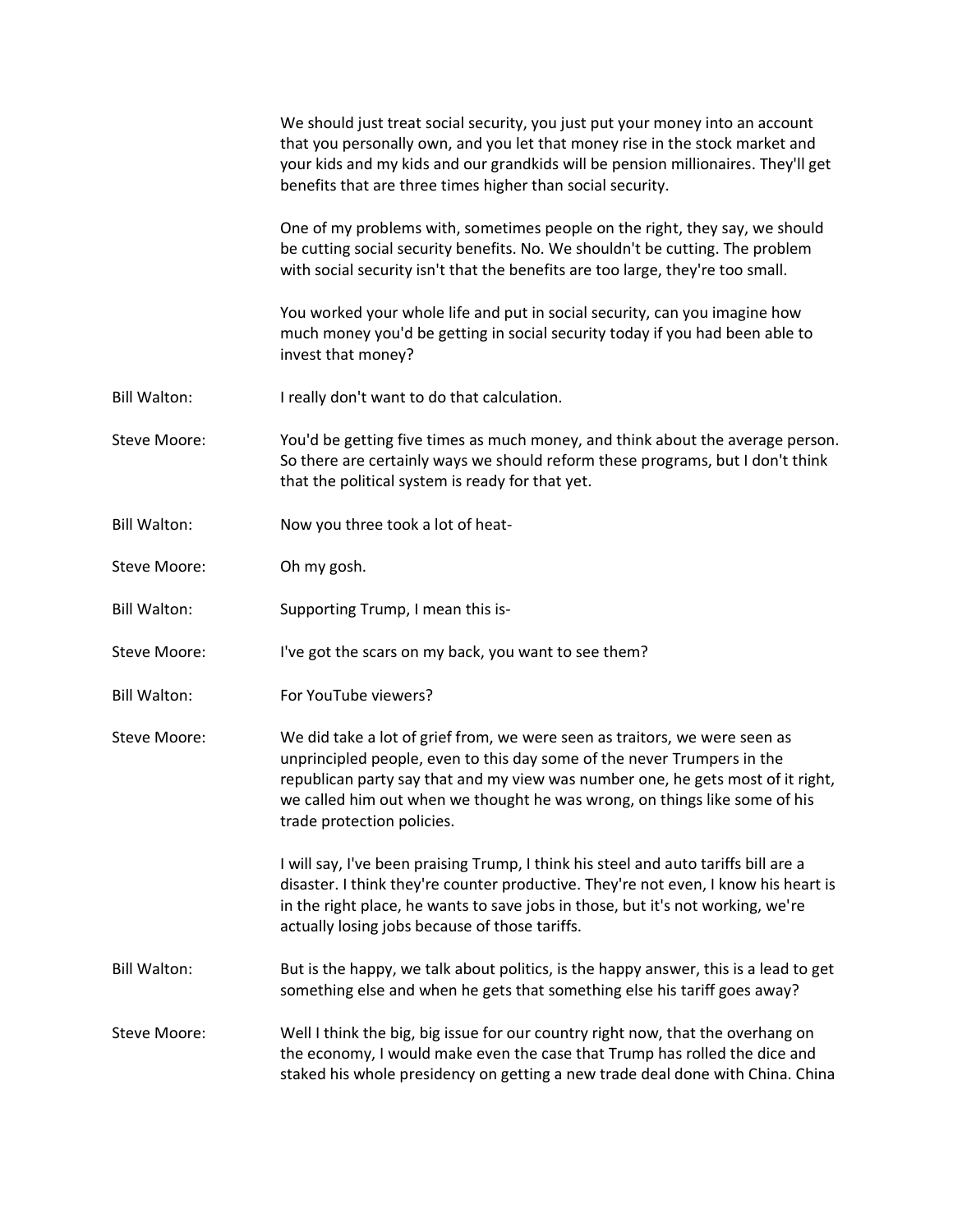|                     | is a bad actor, they are, the way I like to put it, we're in an abusive relationship<br>with China.                                                                                                                                                                                                                                                                                                              |
|---------------------|------------------------------------------------------------------------------------------------------------------------------------------------------------------------------------------------------------------------------------------------------------------------------------------------------------------------------------------------------------------------------------------------------------------|
|                     | China has been taking advantage of us, they steal, they cheat, now they lie, we<br>know there's espionage, you saw the hacking stories. I mean this is the new<br>Soviet Union we're up against. And by the way, God bless Donald Trump for<br>being the first presidential candidate in a long time to recognize that and call<br>them out for this.                                                            |
| <b>Bill Walton:</b> | But it's a new Soviet Union run by a 145 IQ engineer.                                                                                                                                                                                                                                                                                                                                                            |
| Steve Moore:        | Yeah, exactly. This may be even a bigger threat.                                                                                                                                                                                                                                                                                                                                                                 |
| <b>Bill Walton:</b> | What they've done to build their leadership in China is astonishing.                                                                                                                                                                                                                                                                                                                                             |
| Steve Moore:        | It is, and the problem is, in the last ten years they've moved away from freedom<br>and become much more mercantilistic, militaristic, they're a threat. And Trump<br>has basically said, we're going to take the kick me sign off the United States,<br>you're going to start playing by the rules or we're going to hurt you.                                                                                  |
|                     | And we'll see how that turns out. I'm optimistic Bill that Trump is going to<br>prevail here. Because China, as Trump used to say to us all the time, if we can't<br>trade with China, we catch pneumonia, we sneeze if they can't trade with us<br>they're going to catch pneumonia. So he's got the leverage and I think he's going<br>to win.                                                                 |
| <b>Bill Walton:</b> | I've got a lot to talk to you about, about Trumpenomics. This is a highly<br>recommended book. Of course, I like to think I don't have people on here unless<br>I think their books are wonderful.                                                                                                                                                                                                               |
| Steve Moore:        | Thank you, thanks for saying that.                                                                                                                                                                                                                                                                                                                                                                               |
| <b>Bill Walton:</b> | This is a great explanation of why this is working. But not everything is working.<br>The trade deficit is still high. Highest it's been in the last ten years, so his<br>nominal objective of reducing the trade deficit, that's not happening.                                                                                                                                                                 |
| Steve Moore:        | You know, we used to tell him, we said, if your economic program works, the<br>trade deficit's going to go up, it's not going to go down because you're going to<br>make America more prosperous, Americans are going to have higher salaries,<br>they're going to have more money to spend, guess what? They're going to go to<br>Walmart, and they're going to buy more things from China and Japan and so on. |
| <b>Bill Walton:</b> | I have an assignment for you.                                                                                                                                                                                                                                                                                                                                                                                    |
| Steve Moore:        | Pardon?                                                                                                                                                                                                                                                                                                                                                                                                          |
| <b>Bill Walton:</b> | I have an assignment for you.                                                                                                                                                                                                                                                                                                                                                                                    |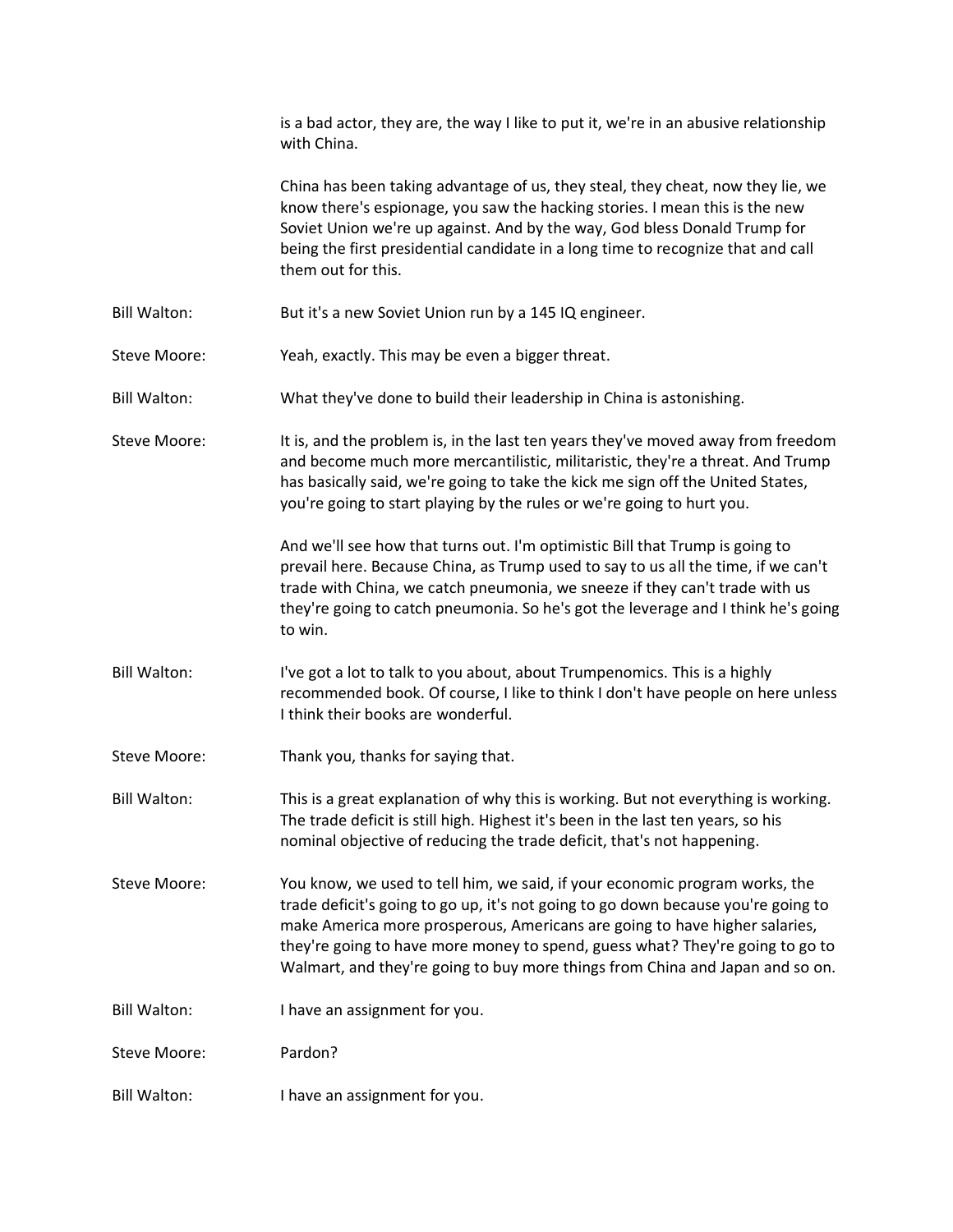| Steve Moore:        | Okay.                                                                                                                                                                                                                                                                                                                                                                                                                                                                                                                                                                                             |
|---------------------|---------------------------------------------------------------------------------------------------------------------------------------------------------------------------------------------------------------------------------------------------------------------------------------------------------------------------------------------------------------------------------------------------------------------------------------------------------------------------------------------------------------------------------------------------------------------------------------------------|
| <b>Bill Walton:</b> | Can you make him understand that?                                                                                                                                                                                                                                                                                                                                                                                                                                                                                                                                                                 |
| Steve Moore:        | I've tried. I don't know if I can. He's hyper obsessed about the trade deficit. We<br>have a chart in the book that shows that when the economy booms, the trade<br>deficit goes up, and when the economy goes into recession the trade deficit<br>goes down.                                                                                                                                                                                                                                                                                                                                     |
|                     | So we used to say, only half kiddingly, said Donald, do you want to get rid of the,<br>well, we now call him Mr. President, but Mr. President if you want to get rid of<br>the trade deficit, have a good long recession. That will get rid of the trade<br>deficit. But we of course, we don't want that.                                                                                                                                                                                                                                                                                        |
| <b>Bill Walton:</b> | Now one thing that's not much in the book but I do want to talk about, you<br>wrote a piece recently, last week, called Fire the Fed. And Federal Reserve you<br>believe is sort of taking, well anyway, explain your position about why we want<br>to fire the fed.                                                                                                                                                                                                                                                                                                                              |
| Steve Moore:        | Well we didn't cover it in the book because it wasn't really a major issue at the<br>time, the monetary policy. And I'm a believer that the fed should have one goal<br>and one mission and one mission only. And that is to create a stable price<br>system.                                                                                                                                                                                                                                                                                                                                     |
|                     | It gets to why we have a monetary policy. We have a monetary policy, we have<br>a dollar policy, so that the dollars that you have in your wallet right now will be<br>worth, five and ten years from now pretty much what they're worth today. You<br>want, we have a currency because it's a means of exchange and a store of value.                                                                                                                                                                                                                                                            |
|                     | And what's happened is, that we created this growth agenda. Lower taxes, less<br>regulation, promote American energy and American businesses. All these things.<br>So they're creating this huge economic revival in the United States, we're<br>increasing our output, and wages are finally starting to rise, you can sense the<br>frustration in my voice, and we finally got everything cooking. Great growth, low<br>unemployment, lowest unemployment rate in 50 years, no inflation, just like the<br>perfect economy, what is it that the fed is trying to fix here? Just leave it along. |
|                     | And by the way, Trump, the populist got this. As soon as the feds started raising<br>interest rates, they said wait a minute, this is going to suck the options on the<br>economy and that's been the case. Since the feds starting raising rates in<br>September of 2018, between September and December there were those two<br>rate increases that the Dow lost three thousand points. Maybe they should get a<br>clue that they're not doing the right thing here.                                                                                                                            |
| <b>Bill Walton:</b> | Well you've got three thousand PhD monetary economists at the fed.                                                                                                                                                                                                                                                                                                                                                                                                                                                                                                                                |
| Steve Moore:        | And they're idiots. No, I mean this is elitism, right?                                                                                                                                                                                                                                                                                                                                                                                                                                                                                                                                            |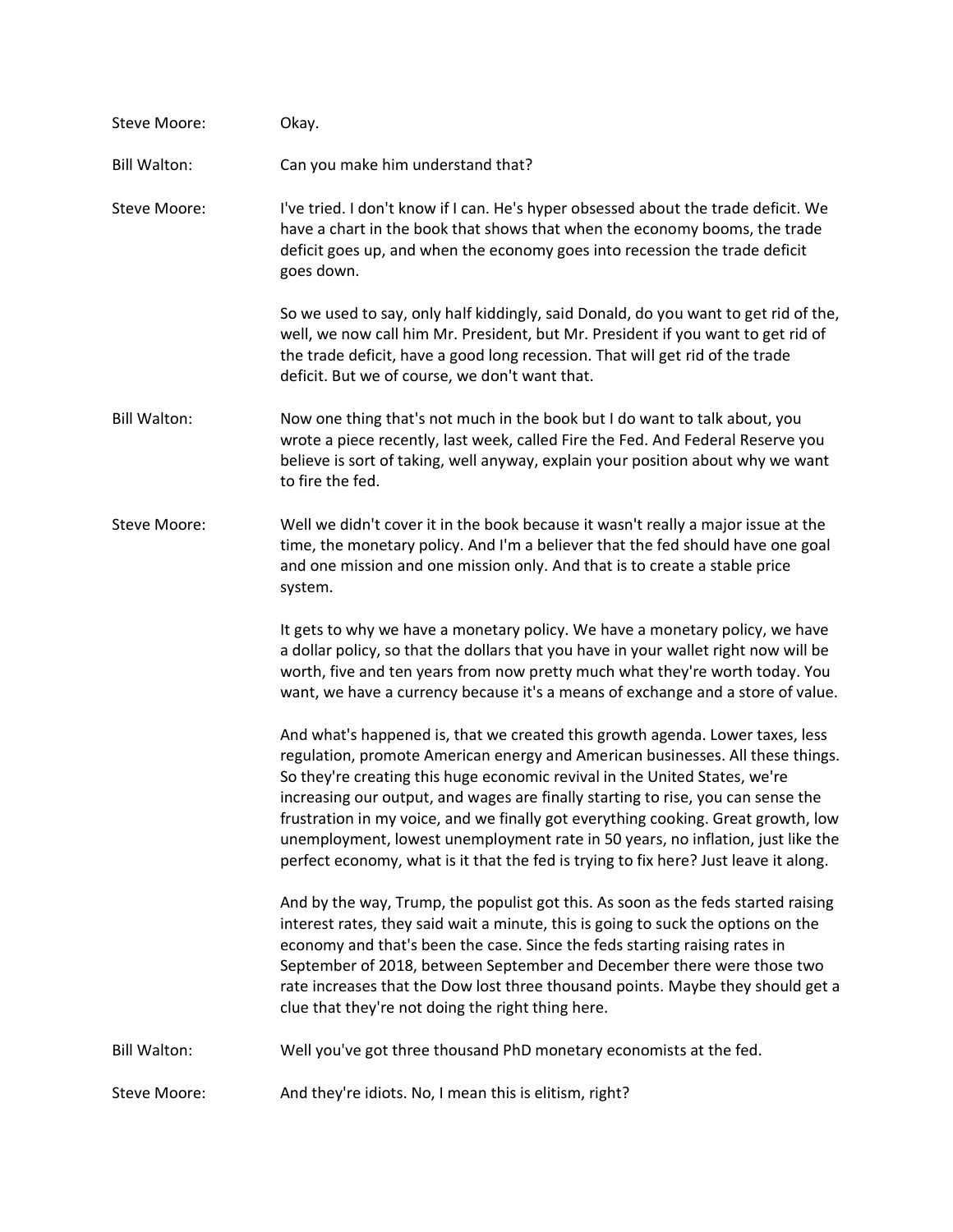| <b>Bill Walton:</b> | Oh yeah.                                                                                                                                                                                                                                                                       |
|---------------------|--------------------------------------------------------------------------------------------------------------------------------------------------------------------------------------------------------------------------------------------------------------------------------|
| Steve Moore:        | All you need is a computer. What I advocate in that piece is fire the fed and just<br>all the fed has to do is follow the commodity price index, which is 38<br>commodities and just follow them.                                                                              |
| <b>Bill Walton:</b> | Just to review how much mission creep has occurred at the fed, we've got now<br>maintain stable money, although they consider that two percent inflation, and I<br>don't know-                                                                                                 |
| Steve Moore:        | Which is fine. Two percent, I mean I could live with that.                                                                                                                                                                                                                     |
| <b>Bill Walton:</b> | I don't think that's stable money but that's just me.                                                                                                                                                                                                                          |
| Steve Moore:        | Okay.                                                                                                                                                                                                                                                                          |
| <b>Bill Walton:</b> | Jobs.                                                                                                                                                                                                                                                                          |
| Steve Moore:        | Yes.                                                                                                                                                                                                                                                                           |
| <b>Bill Walton:</b> | Economic growth.                                                                                                                                                                                                                                                               |
| Steve Moore:        | By the way, stop right there Bill. The fed can't create jobs?                                                                                                                                                                                                                  |
| <b>Bill Walton:</b> | I know that.                                                                                                                                                                                                                                                                   |
| Steve Moore:        | I mean it's so stupid, right? I mean you know that but they don't know that.<br>Larry Kudlow says this very well. The fed can print money but it can't print jobs.<br>Printing money is not the way you create prosperity. Sorry to interrupt but it<br>just, it irritates me. |
| <b>Bill Walton:</b> | Well I-                                                                                                                                                                                                                                                                        |
| Steve Moore:        | People say that.                                                                                                                                                                                                                                                               |
| <b>Bill Walton:</b> | No, I agree.                                                                                                                                                                                                                                                                   |
| Steve Moore:        | I know.                                                                                                                                                                                                                                                                        |
| <b>Bill Walton:</b> | I'm just telling you that-                                                                                                                                                                                                                                                     |
| Steve Moore:        | And that's what they believe that their objective is, now the way they can create<br>jobs by the way in a healthy labor market is to keep prices stable. And my<br>problem is, prices are not stable right now.                                                                |
|                     | If you look at commodities, steel, wheat, cotton, soy beans, copper, gold, silver,<br>these kinds of, they're falling in price. When you have falling commodity prices,                                                                                                        |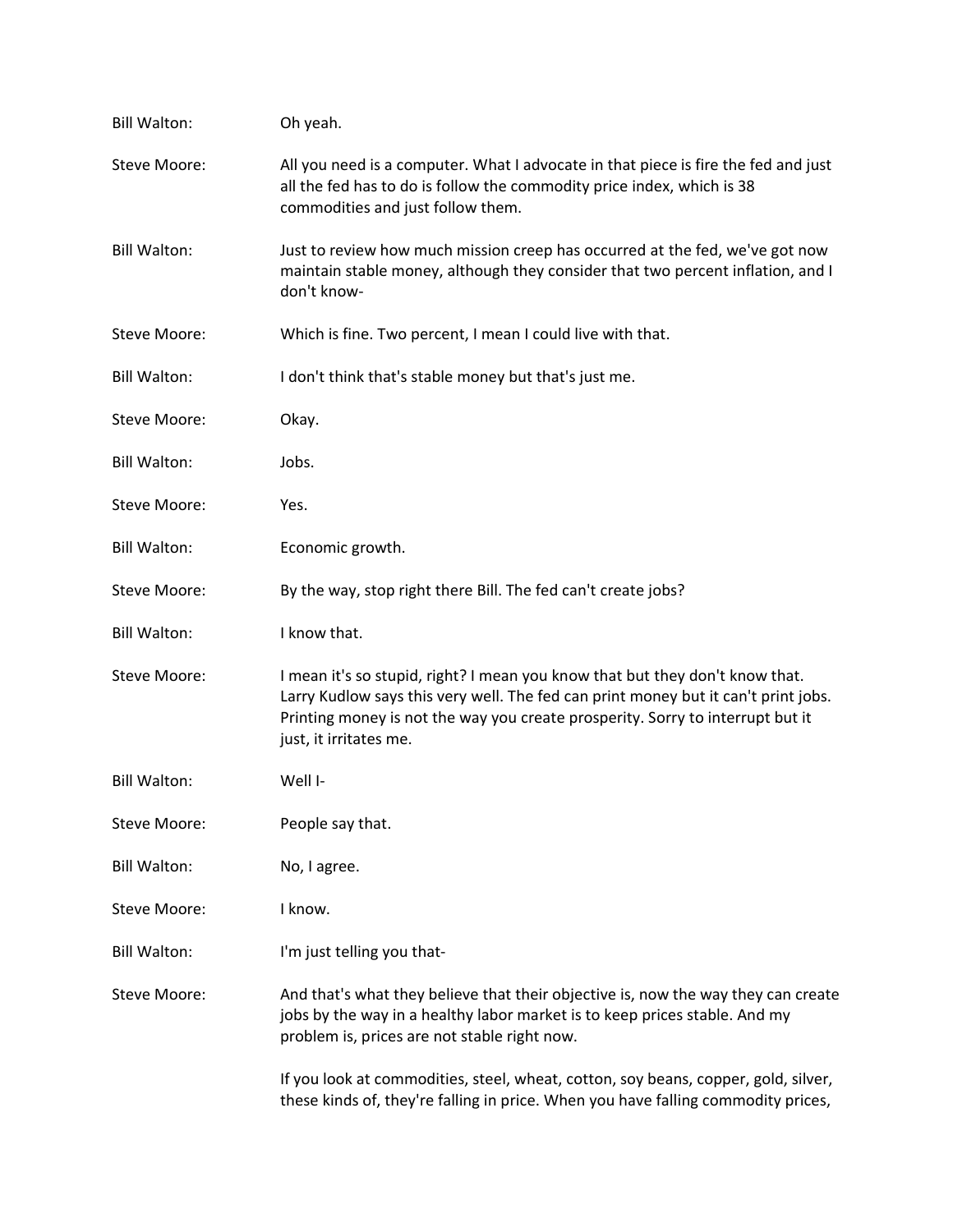hello? That means you've got deflation, there's not enough dollars in the economy. The fed should be lowering interest rates now, not raising them.

- Bill Walton: Well the fed's worried about a recession.
- Steve Moore: But if they're, but even there. Okay, if they're worried about a recession why are they raising rates?
- Bill Walton: Well I've got a statistic, some people have looked at this-
- Steve Moore: I am so damn angry at these people.
- Bill Walton: We're in the midst of watching the stock market fluctuate up and down.
- Steve Moore: But the fed is causing the very turmoil that they say they're trying to solve.
- Bill Walton: Well can I violently agree with you?
- Steve Moore: Please.
- Bill Walton: The stock market, evidently, according to people that study this, is correctly predicted on average five out of the last nine recessions.
- Steve Moore: Right.
- Bill Walton: So you follow the stock market, you can get a sense of whether we actually are falling, because you get millions of people investing and they're looking into individual companies, and they're looking, shipment data and profits.
- Steve Moore: 0f course.
- Bill Walton: And blah, blah, blah, blah, blah.
- Steve Moore: And those people, this is the arrogance of the fed-
- Bill Walton: They're in the real economy, they're in the real economy, these people making these-
- Steve Moore: Yeah, exactly. This idea that these three thousand economists at the fed can make better decisions about the economic than the millions of actors that are making decisions every day is on the face of it absurd, but it's all about what liberalism is about. Liberals believe they are smarter than the market is.
- Bill Walton: Well how many recessions has the fed correctly predicted in its last 105 years?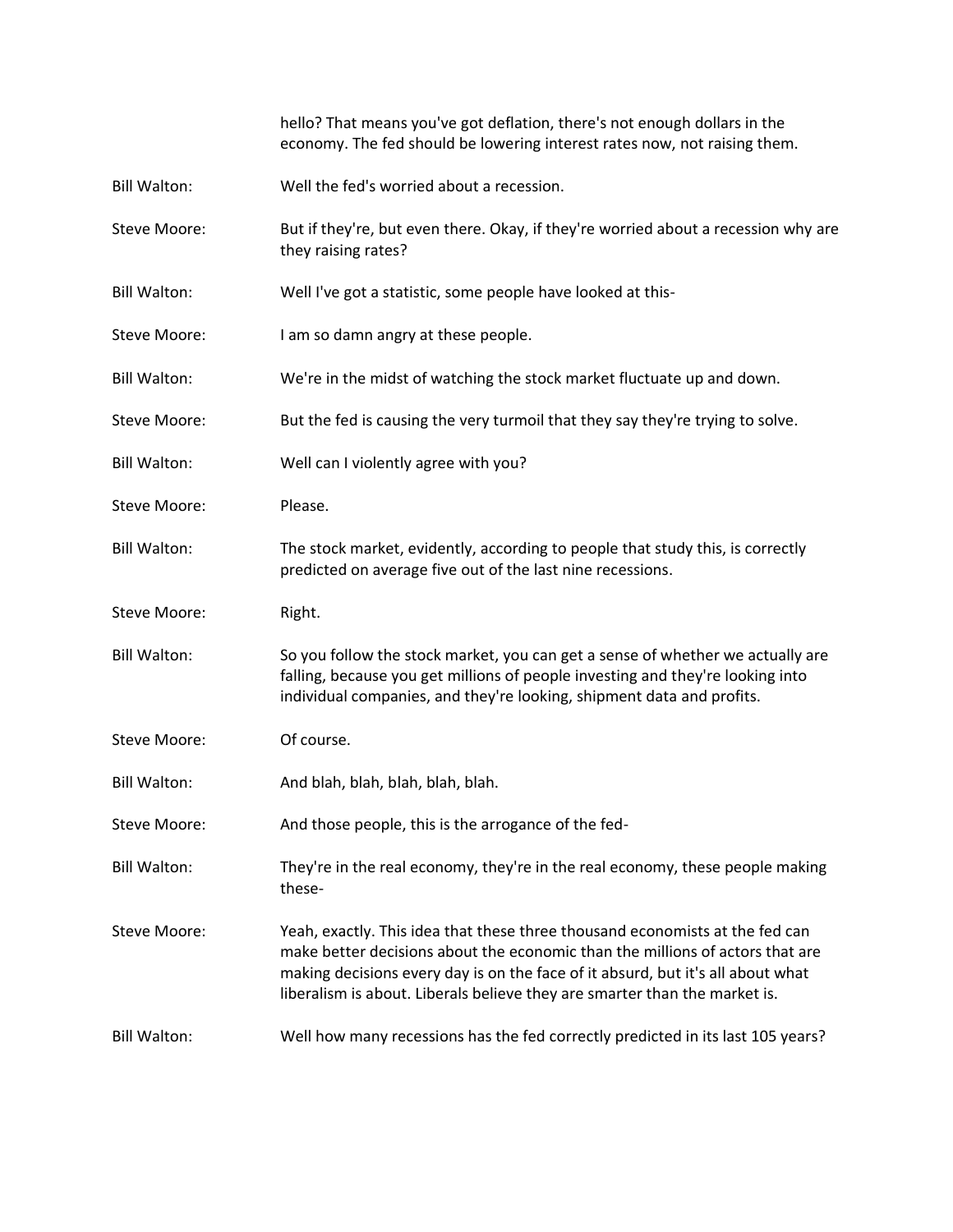| Steve Moore:        | I don't know how many of those they predicted but I would say at least three of<br>the last five recessions were caused by the fed. And you and I are old enough to<br>remember hyper inflation in the 1970s, remember?                                                                                                                                                            |
|---------------------|------------------------------------------------------------------------------------------------------------------------------------------------------------------------------------------------------------------------------------------------------------------------------------------------------------------------------------------------------------------------------------|
| <b>Bill Walton:</b> | Yeah.                                                                                                                                                                                                                                                                                                                                                                              |
| Steve Moore:        | That was the fed. The fed just kept cutting rates and putting money out in the<br>economy, and it created 15% inflation.                                                                                                                                                                                                                                                           |
| <b>Bill Walton:</b> | That's when I was a lender at a commercial bank and I was charging borrowers<br>20% interest.                                                                                                                                                                                                                                                                                      |
| Steve Moore:        | I remember that, I remember that.                                                                                                                                                                                                                                                                                                                                                  |
| <b>Bill Walton:</b> | Which was crazy. Well anyway, the answer-                                                                                                                                                                                                                                                                                                                                          |
| Steve Moore:        | How did that happen? How did that inflation happen?                                                                                                                                                                                                                                                                                                                                |
| <b>Bill Walton:</b> | The answer to the question though, the answer-                                                                                                                                                                                                                                                                                                                                     |
| Steve Moore:        | Because of the fed.                                                                                                                                                                                                                                                                                                                                                                |
| <b>Bill Walton:</b> | Because of the fed, but the answer to the question, how many they predicted?<br>Zero.                                                                                                                                                                                                                                                                                              |
| Steve Moore:        | Wow.                                                                                                                                                                                                                                                                                                                                                                               |
| <b>Bill Walton:</b> | Like in 2007, 2008, they were predicting, 2008 they were predicting 2.3%<br>growth.                                                                                                                                                                                                                                                                                                |
| Steve Moore:        | And they were the ones who inflated the bubble in the housing market that<br>caused this crash.                                                                                                                                                                                                                                                                                    |
| <b>Bill Walton:</b> | Yeah. So we're going to need to write another book about the fed, because<br>we've accomplished a lot on the fiscal side.                                                                                                                                                                                                                                                          |
| Steve Moore:        | Here's my frustration, this is the frustration. I feel like everything we've done<br>with a few exceptions has worked. Everybody said oh you can't the three<br>percent growth? We got it. You can't create more manufacturing jobs, we've<br>done it.                                                                                                                             |
|                     | You can't get wages up, we've done it. We're doing all these things, we're<br>creating this prosperous economy and the fed is, here's my problem. They<br>believe there's a limit to growth. And that if the growth gets too high that<br>causes inflation. Well Art Laffer says this so well in the book, Bill it's very simple,<br>I'm going to keep these comments very simple. |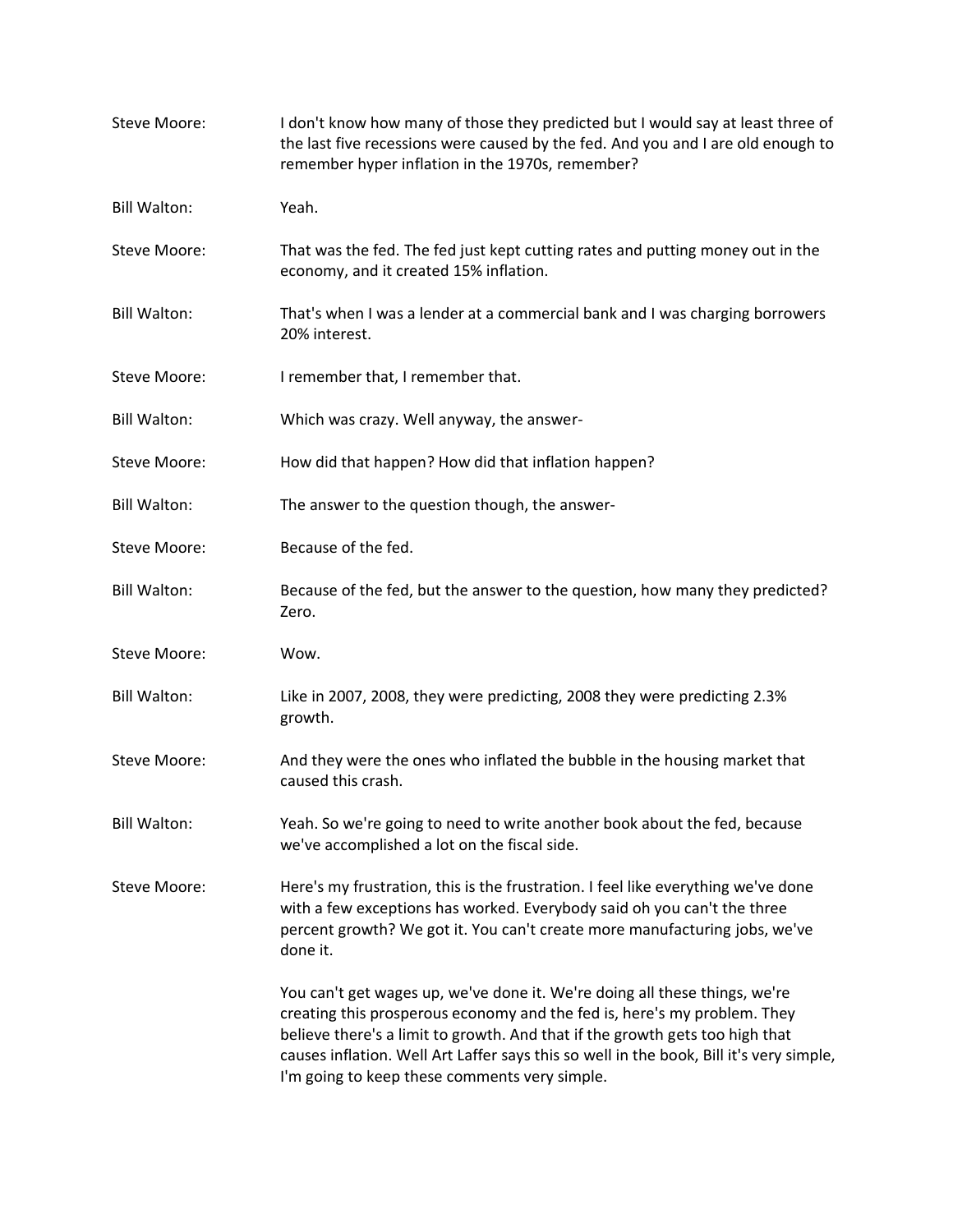go up. If you have an increase in supply, prices go down. But the fed believes that growth causes inflation, it's completely wrong. Bill Walton: Okay I think you make, I think-Steve Moore: Am I missing something? Bill Walton: I think the next rule for you guys is to spend some time at the fed. So let's summarize, we haven't covered much of all that I wanted to cover, but let's get to the future. We're now on, he's entering his third year of his presidency, forgetting the political stuff that's going on, what do you see happening in the next year or two economically? Steve Moore: Everything's going to be, this 2019, is going to be all about the trade war with China. I really believe that it's the huge overhang about the economy, he's got to win here, Trump will at the time that we're sitting down right now which is what is it, January 3rd, 2019, we don't know, I think there's like 40 or 50 days left that Trump is given the Chinese a 90 day deadline to come up, to meet his conditions. I'll tell you this, if they don't come up with a deal, he's going to slap them with those 25% tariffs. He ain't bluffing here. I know Donald Trump. He doesn't bluff.And that, here's the story that nobody in the media's reporting. Do you know what's happened to the Chinese stock market in 2018? Bill Walton: It's cratered. Steve Moore: 30%. Down 30%. Bill Walton: From its high, it's fallen further than any other market I believe. Steve Moore: Yeah, exactly. So they're getting crushed by these, Trump is, I love watching him because he's a master negotiator, he really is. And he understands the concept as you do having been a CEO of leverage. We have leverage over China. He's using that leverage now to get a deal, I think at the end of the day, you can write this down, I think China will capitulate, they will start to make some real concessions, which by the way, are in their own interests. Yes. They should buy more of our products, yes they should stop stealing out intellectual property, yes they should stop arming the North Koreans, all of these things.

If the economy produces more apples, the price of apples goes down, it doesn't

And if Trump can get a deal there, Bill, you think the economy's strong now, wait till he gets a good trade deal with China.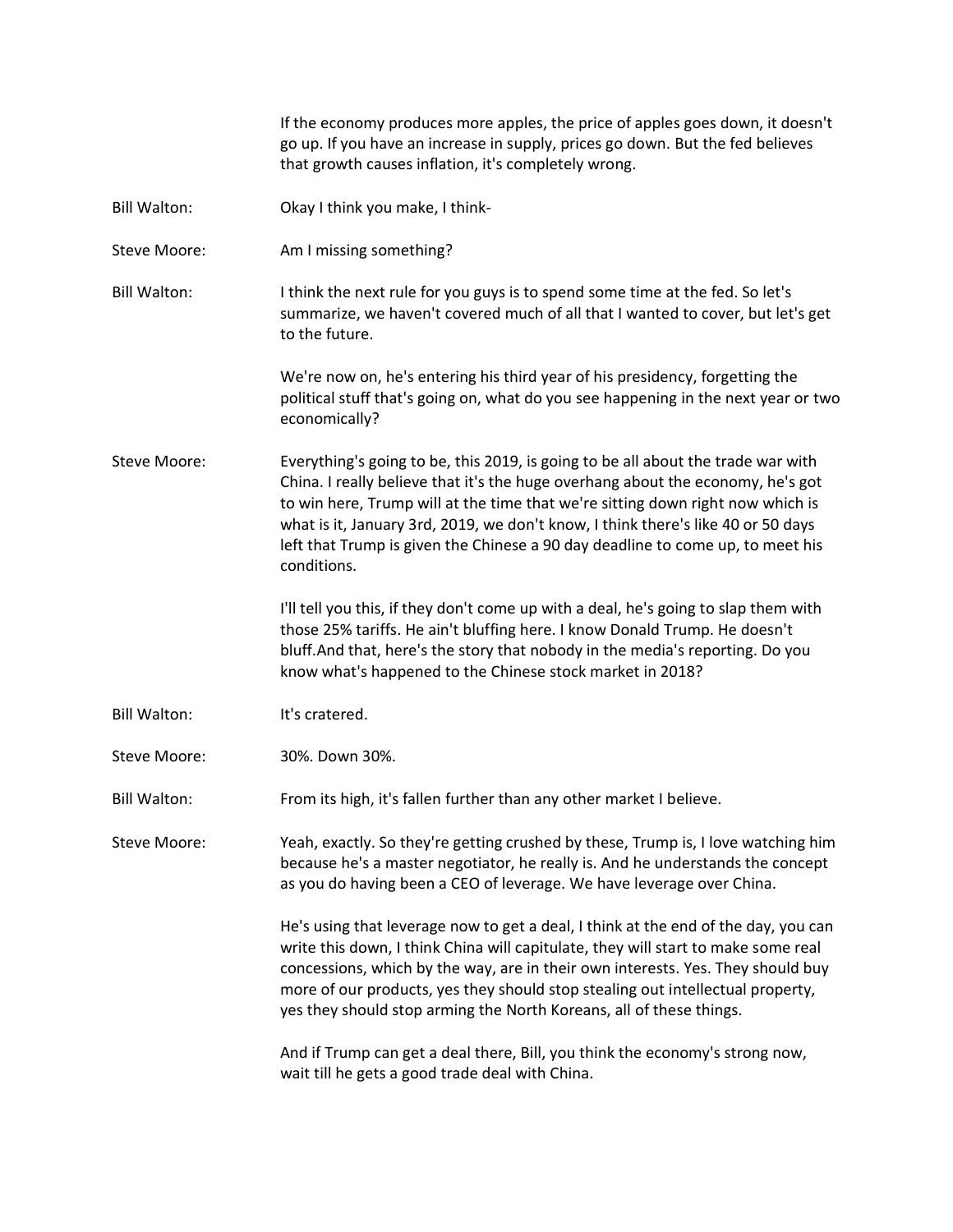| <b>Bill Walton:</b> | Steve.                                                                                                                                                                                                                                                                                                                                                                                                                                                                                  |
|---------------------|-----------------------------------------------------------------------------------------------------------------------------------------------------------------------------------------------------------------------------------------------------------------------------------------------------------------------------------------------------------------------------------------------------------------------------------------------------------------------------------------|
| Steve Moore:        | I'm optimistic.                                                                                                                                                                                                                                                                                                                                                                                                                                                                         |
| <b>Bill Walton:</b> | I know.                                                                                                                                                                                                                                                                                                                                                                                                                                                                                 |
| Steve Moore:        | I mean, Art Laffer is my co author how could I not be optimistic on this stuff?                                                                                                                                                                                                                                                                                                                                                                                                         |
| <b>Bill Walton:</b> | Well I think you have reasons to be optimistic and I hope, I agree, China's the<br>pivot point.                                                                                                                                                                                                                                                                                                                                                                                         |
| Steve Moore:        | Yeah it is.                                                                                                                                                                                                                                                                                                                                                                                                                                                                             |
| <b>Bill Walton:</b> | For the next year. Trumpenomics, author Stephen Moore, Arthur V. Laffer PhD,<br>father of supply site economics, I whole heartedly recommend this and Steve,<br>I'm looking forward to it.                                                                                                                                                                                                                                                                                              |
| Steve Moore:        | Foreword by Larry Kudlow the most important economist in, I'd say he's the<br>most important economist in the world today, Larry Kudlow, how cool is that?                                                                                                                                                                                                                                                                                                                              |
| <b>Bill Walton:</b> | That's very cool. Because we were pushing to get him in all along.                                                                                                                                                                                                                                                                                                                                                                                                                      |
| Steve Moore:        | You got it.                                                                                                                                                                                                                                                                                                                                                                                                                                                                             |
| <b>Bill Walton:</b> | Very cool outcome. See you next time.                                                                                                                                                                                                                                                                                                                                                                                                                                                   |
| Steve Moore:        | Well thank you for all you did. I mean you were part of the economic transition<br>that put a lot of these great people in those jobs and it's people are, one of the<br>great things Trump has done has put really good people in a lot of these<br>positions, who agree with him on deregulating, lowering taxes, getting rid of the<br>barriers and this is what Trumpenomics is all about. Getting government out of<br>the way so private American businesses can succeed and win. |
| <b>Bill Walton:</b> | Well and the economic point, we need to wrap up, I'm really happy that you<br>brought in the OMB director to be chief of staff in the White House.                                                                                                                                                                                                                                                                                                                                      |
| Steve Moore:        | I am too.                                                                                                                                                                                                                                                                                                                                                                                                                                                                               |
| <b>Bill Walton:</b> | I think he's got the-                                                                                                                                                                                                                                                                                                                                                                                                                                                                   |
| Steve Moore:        | Mulvaney is fantastic.                                                                                                                                                                                                                                                                                                                                                                                                                                                                  |
| <b>Bill Walton:</b> | I think he's got the grit to do it.                                                                                                                                                                                                                                                                                                                                                                                                                                                     |
| Steve Moore:        | Me too.                                                                                                                                                                                                                                                                                                                                                                                                                                                                                 |